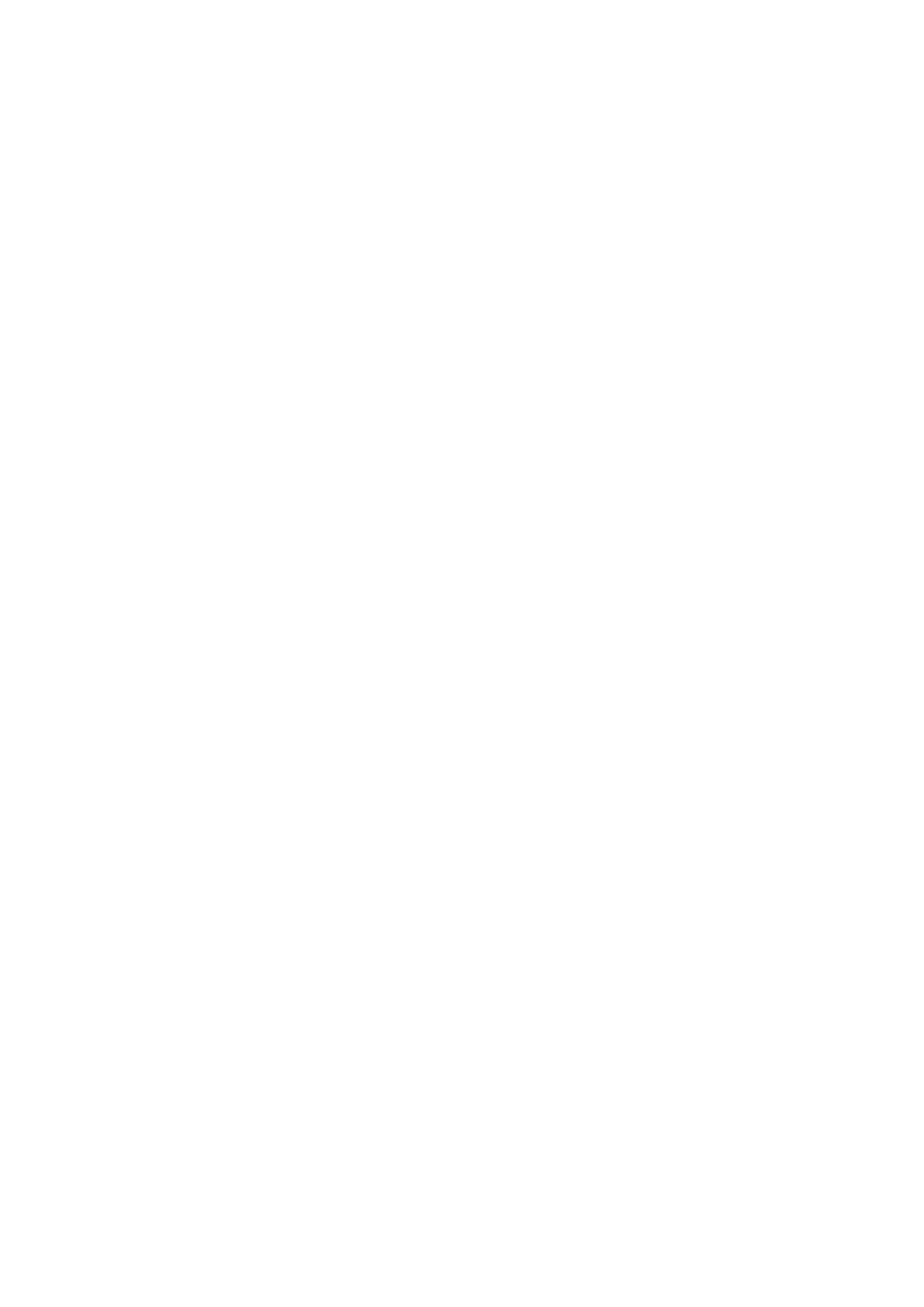# Annual European Union greenhouse gas inventory 1990–2011 and inventory report 2013

Submission to the UNFCCC Secretariat



**European Environment Agency**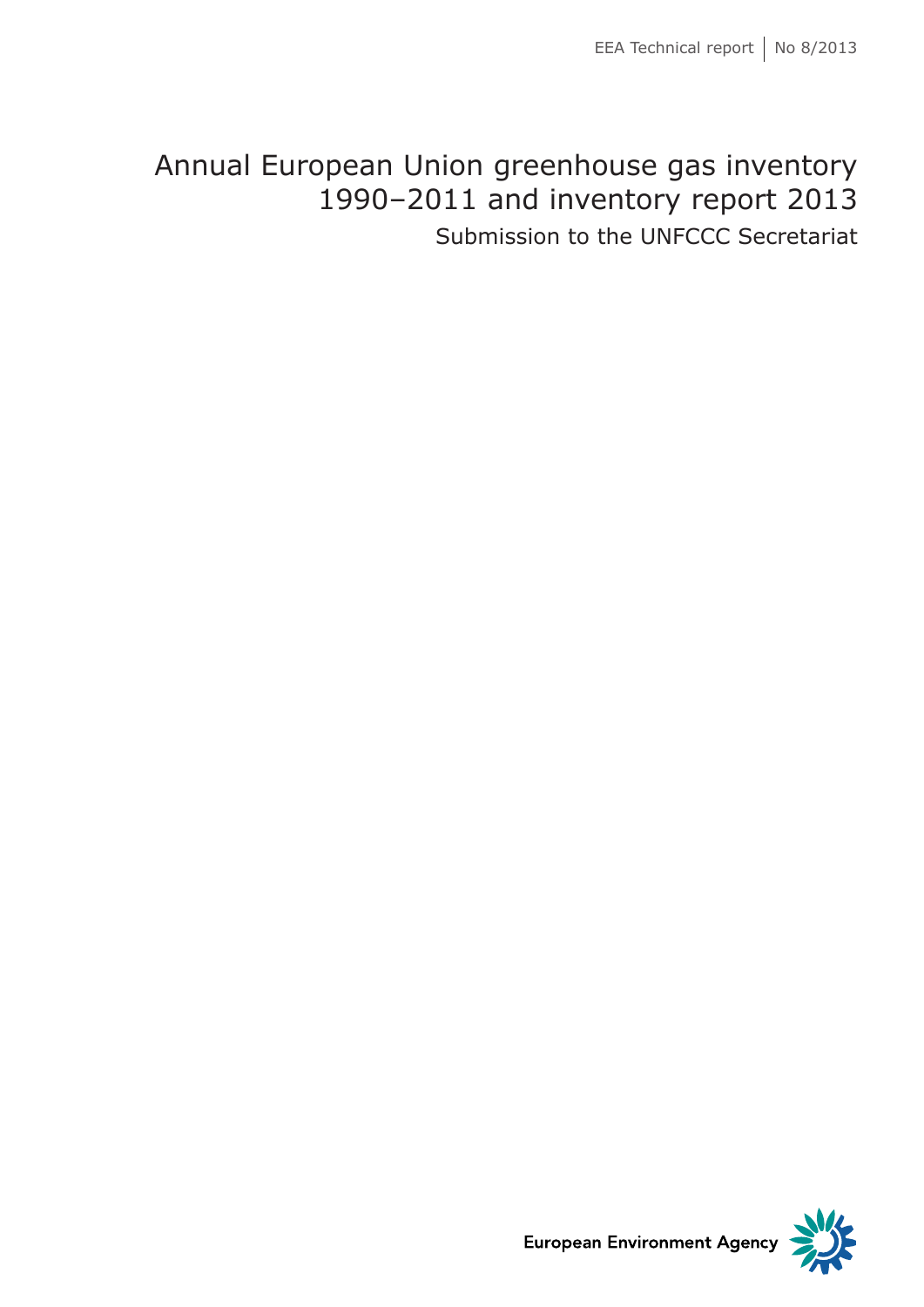Cover design: EEA Layout: EEA/Pia Schmidt Cover photo: © istockphoto/catenarymedia

#### **Legal notice**

The contents of this publication do not necessarily reflect the official opinions of the European Commission or other institutions of the European Union. Neither the European Environment Agency nor any person or company acting on behalf of the Agency is responsible for the use that may be made of the information contained in this report.

#### **Copyright notice**

© European Environment Agency, 2013 Reproduction is authorised, provided the source is acknowledged, save where otherwise stated.

Information about the European Union is available on the internet. It can be accessed through the Europa server (www.europa.eu)

Luxembourg: Publications Office of the European Union, 2013

ISBN 978-92-9213-396-2 ISSN 1725-2237 doi:10.2800/92220

European Environment Agency Kongens Nytorv 6 1050 Copenhagen K **Denmark** Tel.: +45 33 36 71 00 Fax: +45 33 36 71 99 Web: eea.europa.eu Enquiries: eea.europa.eu/enquiries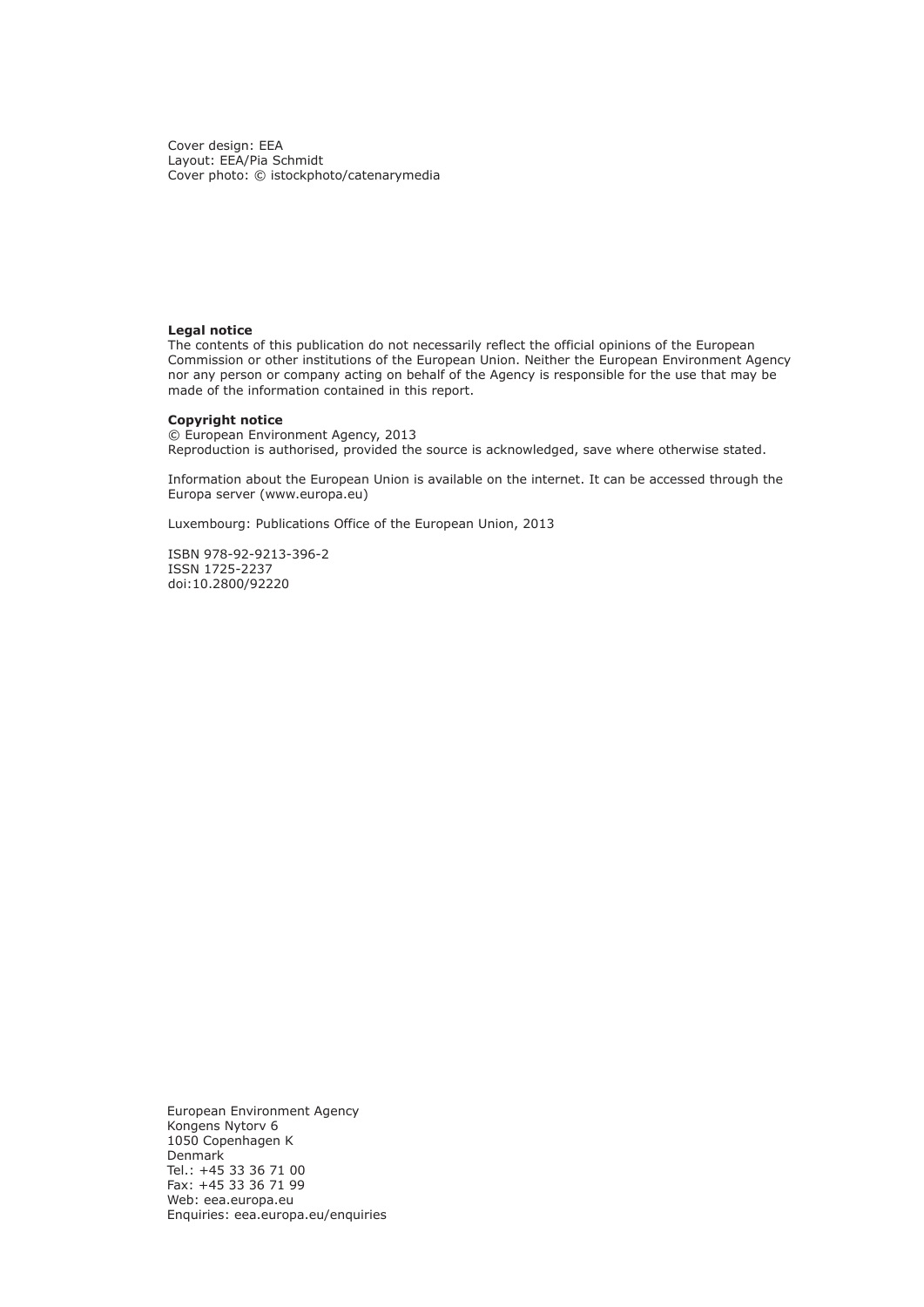# **Contents**

| <b>ES.1</b> Background information on greenhouse gas inventories and climate change  4 |
|----------------------------------------------------------------------------------------|
|                                                                                        |
|                                                                                        |
|                                                                                        |
| ES.3 Summary of emissions and removals by main greenhouse gas 11                       |
| EA.4 Summary of emissions and removals by main source and sink categories  12          |
|                                                                                        |
|                                                                                        |
|                                                                                        |
|                                                                                        |
|                                                                                        |
|                                                                                        |

**The full report and annexes are available at: [http://www.eea.europa.eu/publications/european-union-greenhouse-gas](http://www.eea.europa.eu/publications/european-union-greenhouse-gas-inventory-2013)[inventory-2013](http://www.eea.europa.eu/publications/european-union-greenhouse-gas-inventory-2013)**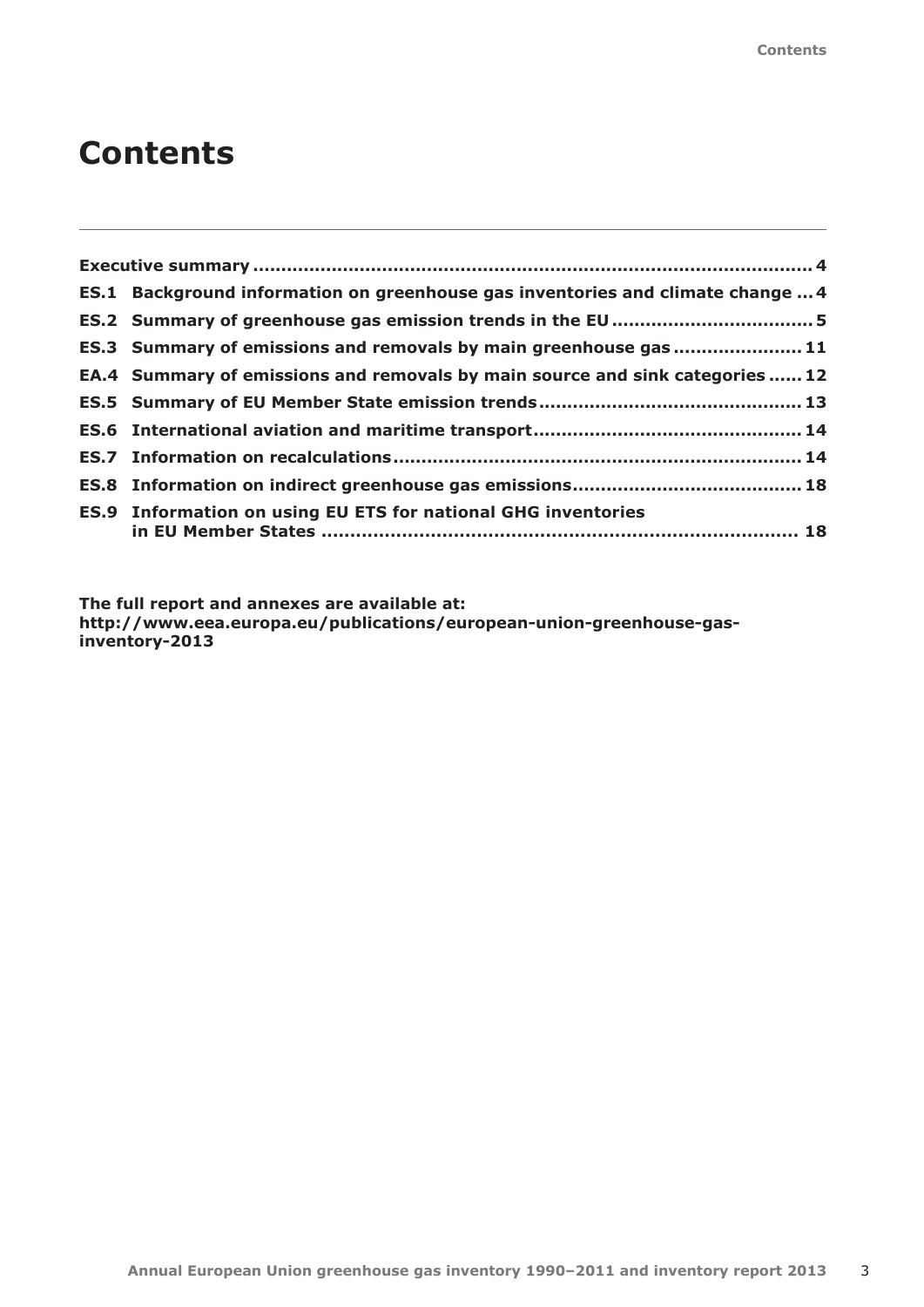# <span id="page-5-0"></span>**Executive summary**

# **ES.1 Background information on greenhouse gas inventories and climate change**

The European Union (EU), as a party to the United Nations Framework Convention on Climate Change (UNFCCC), reports annually on greenhouse gas (GHG) inventories for the years 1990 to t-2 and within the area covered by its Member States (i.e. domestic emissions taking place within its territory).

The present inventory also constitutes the EU-15 submission under the Kyoto Protocol and covers information and data from Member States available until 15 May 2013. Under the Kyoto Protocol, the EU-15 took on a common commitment to reduce emissions by 8 % between 2008 and 2012 compared to emissions in the 'base year' ( 1 ). The EU-27 does not have a common target under the Kyoto Protocol in the same way as the EU-15.

The legal basis for the compilation of the EU inventory is Decision No. 280/2004/EC concerning a mechanism for monitoring Community greenhouse gas emissions and for implementing the Kyoto Protocol <sup>(2</sup>). The purpose of this Decision is:

- 1. to monitor all anthropogenic GHG emissions covered by the Kyoto Protocol in the Member States;
- 2. to evaluate progress towards meeting GHG reduction commitments under the UNFCCC and the Kyoto Protocol;
- 3. to implement UNFCCC and Kyoto Protocol obligations relating to national programmes, greenhouse gas inventories, national systems and registries of the EU and its Member States, and the relevant procedures under the Kyoto Protocol;

4. to ensure the timeliness, completeness, accuracy, consistency, comparability and transparency of reporting by the EU and its Member States to the UNFCCC secretariat.

In 2013, the Decision was revised and replaced by a new Monitoring Mechanism Regulation, that has enhanced the reporting rules on GHG emissions to meet requirements arising from current and future international climate agreements as well as the 2009 EU Climate and energy package. Starting in 2014, inventory reporting will take place under this new legal instrument.

The EU GHG inventory comprises the direct sum of the national inventories compiled by the EU Member States making up the EU-15 and the EU-27. Energy data from Eurostat are used for the reference approach for  $CO<sub>2</sub>$  emissions from fossil fuels developed by the Intergovernmental Panel on Climate Change (IPCC).

The main institutions involved in the compilation of the EU GHG inventory are the Member States, the European Commission Directorate-General Climate Action (DG CLIMA), the European Environment Agency (EEA) and its European Topic Centre on Air Pollution and Climate Change Mitigation (ETC/ACM), Eurostat, and the Joint Research Centre (JRC).

The process of compiling the EU GHG inventory is as follows. Member States submit their annual GHG inventories by 15 January each year to the European Commission, DG CLIMA, with a copy to the EEA. The EEA and its ETC/ACM, Eurostat, and JRC then perform initial checks on the submitted data. The draft EU GHG inventory and inventory report are circulated to Member States for review and comments by 28 February. Member States check their national

<sup>(1)</sup> For the EU-15, the base year for CO<sub>2</sub>, CH<sub>4</sub> and N<sub>2</sub>O is 1990; for fluorinated gases 12 Member States have selected 1995 as the base year, whereas Austria, France and Italy have chosen 1990. As the EU inventory is the sum of Member State inventories, the EU-15 base year estimates for fluorinated gas emissions are the sum of 1995 emissions for 12 Member States and 1990 emissions for Austria, France and Italy. The EU-15 base year emissions also include emissions from deforestation for the Netherlands, Portugal and the United Kingdom.

<sup>(2)</sup> OJ L 49, 19.2.2004, p.1. Note that Decision No. 280/2004/EC entered into force in March 2004. Therefore, the compilation of the 2004 inventory report started under the previous Council Decision 1999/296/EC.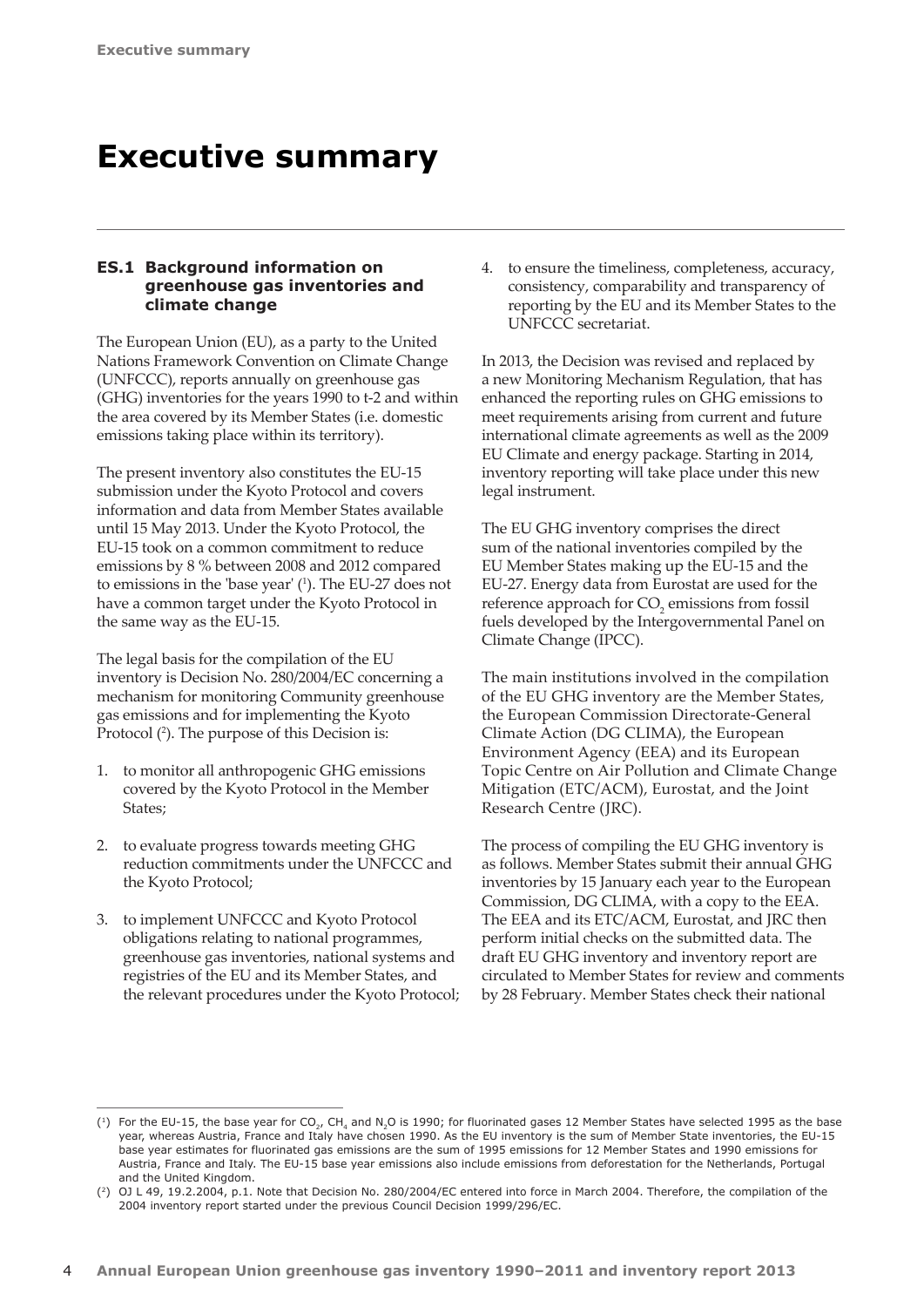<span id="page-6-0"></span>data and the information presented in the EU GHG inventory report, send updates if necessary, and review the EU inventory report itself by 15 March. The EEA and its ETC/ACM prepare the final EU GHG inventory and inventory report by 15 April for submission by the European Commission to the UNFCCC Secretariat. A resubmission is prepared by 27 May if needed.

The EU adopted the Climate and Energy Package in April 2009. The package underlines the objective of limiting the rise in global average temperature to no more than two degrees Celsius above pre-industrial levels. To achieve this goal, the EU committed to a unilateral emission reduction target of 20  $\%$  ( $\degree$ ) by 2020, compared with 1990 levels, and agreed to a reduction of 30 % provided that other major emitters agree to take on their fair share of a global reduction effort.

Both trading (i.e. EU Emissions Trading Scheme (ETS)) and non-trading sectors will contribute to the 20 % objective. Minimising overall reduction costs implies a 21 % reduction in emissions from EU ETS sectors compared to 2005 by 2020, and a reduction of approximately 10 % compared to 2005 by 2020 for non-EU ETS sectors. The non-trading sectors broadly include direct emissions from households and services, as well as emissions from transport, waste, and agriculture. The non-trading sectors currently represent about 60 % of total greenhouse gas emissions.

Information on Land Use activities and Land-Use Change and Forestry (LULUCF) activities is covered in the Kyoto Protocol under Art. 3.3 (afforestation, reforestation and deforestation) and Art. 3.4. (forest land management, cropland management, grazing land management, and revegetation). Detailed information on 3.3 and 3.4 LULUCF activities are provided in Chapter 11 of this report.

In addition, all parties to the Kyoto Protocol must provide information on how they are striving to implement their greenhouse gas commitments in such a way as to minimise potential adverse social, environmental and economic impacts on developing countries. This information is required under Article 3, paragraph 14 of the Protocol and is included in Chapter 15.

### **ES.2 Summary of greenhouse gas emission trends in the EU**

#### *EU‑27*

Total GHG emissions, without LULUCF, in the EU-27 decreased by 18.4 % between 1990 and 2011 ( $-1$  024 million tonnes  $CO_2$ -equivalents). Emissions decreased by 3.3 % (155.0 million tonnes  $CO_2$ -equivalents) between 2010 and 2011 (Figure ES.1).

### *EU‑15*

In 2011, total GHG emissions in the EU-15, without LULUCF, were 14.7 % (624 million tonnes  $CO_2$ -equivalents) below 1990 levels, and 14.9 % (635 million tonnes  $CO_2$ -equivalents) below its Kyoto base year levels. Emissions decreased by 4.2 % (159.6 million tonnes  $CO<sub>2</sub>$ -equivalents) between 2010 and 2011.

Under the Kyoto Protocol, the EU agreed to reduce its GHG emissions by 8 % by 2008–2012 compared to its 'base year'  $(4)$ . This can be achieved by a combination of existing and planned domestic policies and measures, the use of carbon sinks, and the use of Kyoto mechanisms. Since 2009, total GHG emissions have been below the EU-15 Kyoto target (Figure ES.2).

<sup>(3)</sup> All emission information for EU-27 in this report uses 1990 as the starting point when addressing emission reductions. EU-27 does not have a common target under the Kyoto Protocol in the same way as EU-15.

<sup>(4)</sup> Following the UNFCCC reviews of Member States' 'initial reports' during 2007 and 2008 and pursuant to Article 3, Paragraphs 7 and 8 of the Kyoto Protocol, the base-year emissions for the EU-15 have been fixed to 4 265.5 Mt CO<sub>2</sub>-equivalent.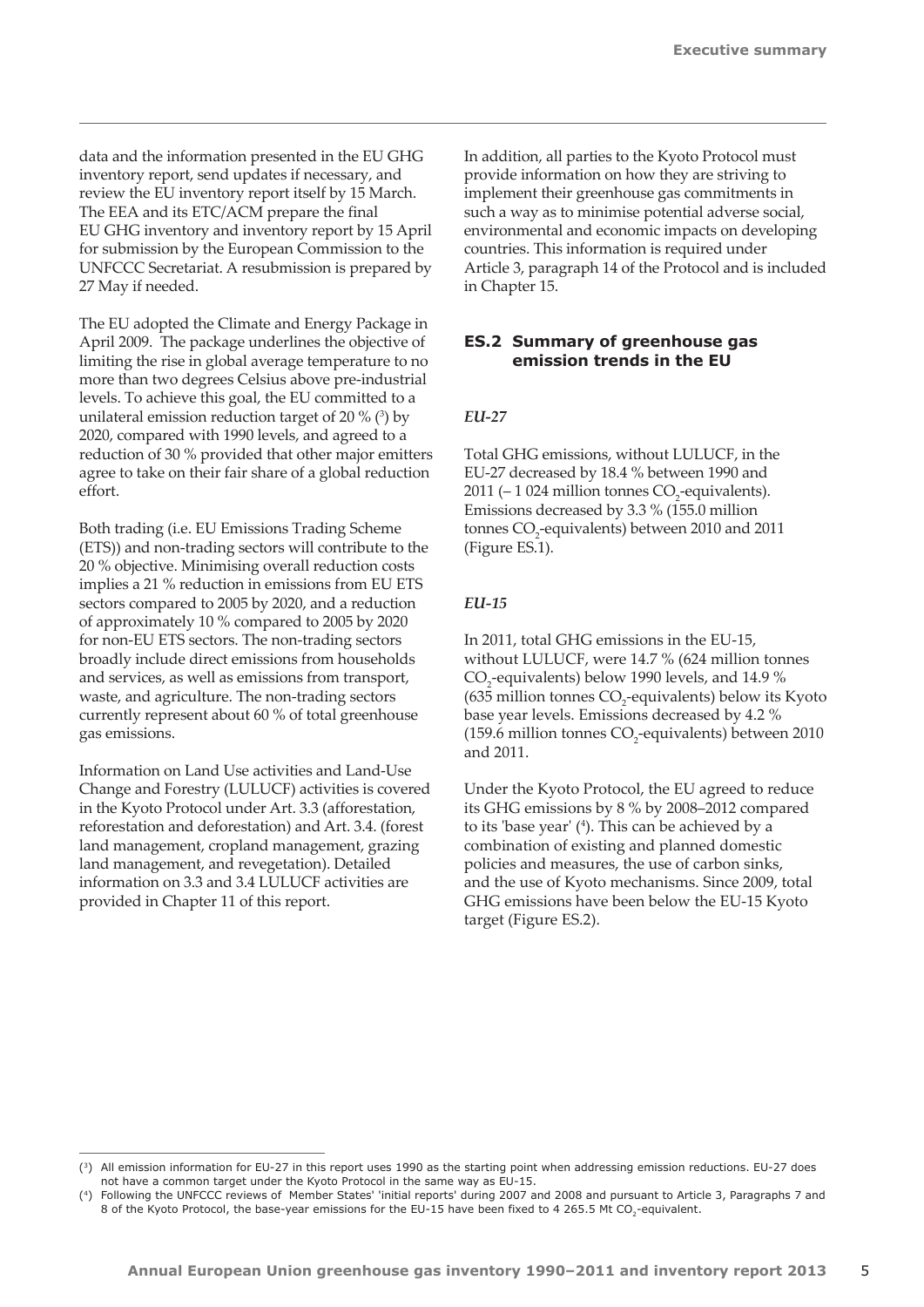

**Figure ES.1 EU-27 GHG emissions 1990–2011 (excluding LULUCF)** 

**Notes:** GHG emission data for the EU-27 as a whole refer to domestic emissions (i.e. within its territory) and do not include emissions and removals from LULUCF; nor do they include emissions from international aviation and international maritime transport. CO<sub>2</sub> emissions from biomass with energy recovery are reported as a Memorandum item according to UNFCCC<br>Guidelines and not included in national totals. In addition, no adjustments for temperature variations or e considered. The global warming potentials are those from the 1996 revised IPCC Guidelines for National Greenhouse Gas Inventories. Note that the 80 % EU target for 2020 includes international aviation and it is therefore not directly comparable with the 1990-2011 GHG emissions shown in the graph.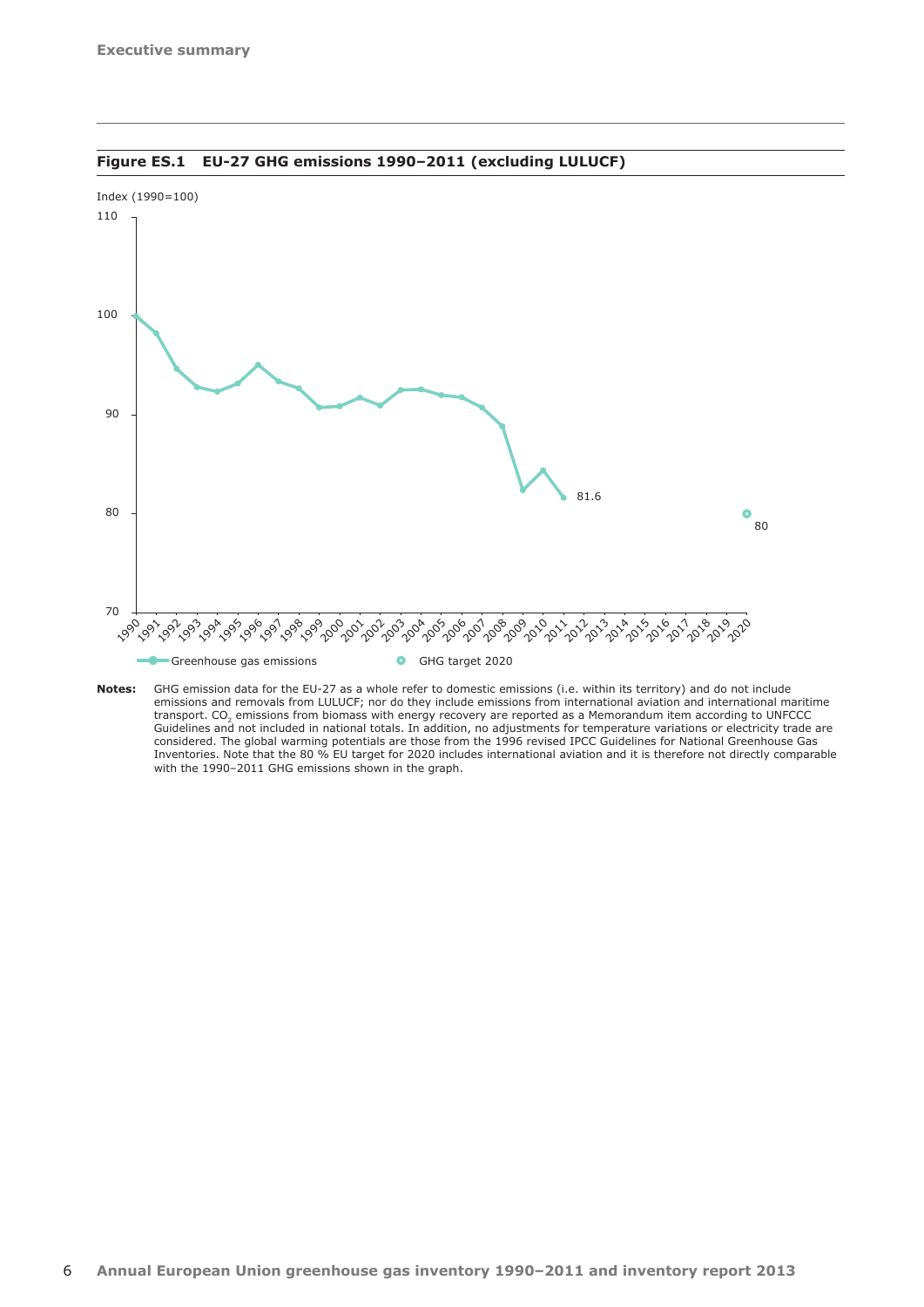

#### **Figure ES.2 EU-15 GHG emissions 1990–2011 compared with the target for 2008–2012 (excluding LULUCF)**

**Notes:** GHG emission data for the EU-15 as a whole refer to domestic emissions (i.e. within its territory) and do not include emissions and removals from LULUCF; nor do they include emissions from international aviation and international maritime transport. CO2 emissions from biomass with energy recovery are reported as a Memorandum item according to UNFCCC Guidelines and not included in national totals. In addition, no adjustments for temperature variations or electricity trade are considered. The global warming potentials are those from the 1996 revised IPCC Guidelines for National Greenhouse Gas Inventories.

Following the UNFCCC reviews of Member States' 'initial reports' during 2007 and 2008 and pursuant to Article 3, Paragraphs 7 and 8 of the Kyoto Protocol, the base-year emissions for the EU-15 have been fixed to 4 265.5 Mt CO<sub>2</sub>-equivalent. The EU-15 would need to reduce greenhouse gas emissions by about 341 million tonnes, on average between 2008–2012, in order to meet its 8 % Kyoto Protocol reduction target. This can be achieved by a combination of existing and planned domestic policies and measures, the use of carbon sinks, and the use of Kyoto mechanisms.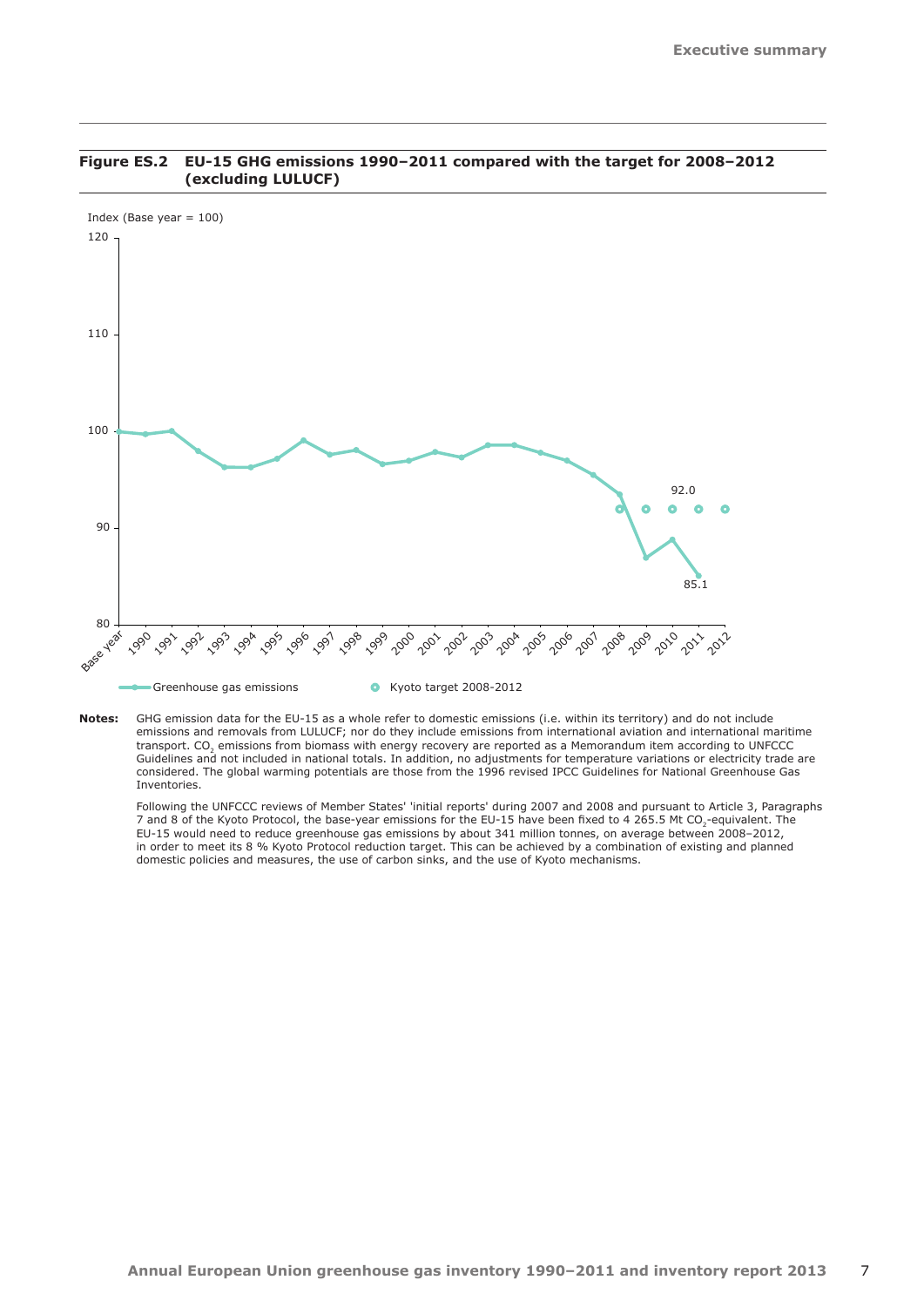#### *Main trends by source category, 1990–2011*

Table ES.1 shows the sources with the largest contribution to the change in total GHG emissions in the EU-15 and EU-27 between 1990 and 2011. Over the 21-year period, EU-15 emissions decreased by 14.7 %, while EU-27 emissions decreased by 18.4 % (Table ES.3).

#### *Main trends by source category, 2010–2011*

Table ES.2 shows the sources making the largest contribution to the change in GHG emissions in the EU-15 and EU-27 between 2010 and 2011. This year, EU-15 emissions decreased by 4.2 %, while EU-27 emissions decreased by 3.3 % (Table ES.3).

### **Table ES.1 Overview of EU-27 and EU-15 source categories whose emissions increased**  or decreased by more than 20 million tonnes CO<sub>2</sub>-equivalents in the period **1990–2011**

| <b>Source category</b>                                                                                  | <b>EU-15</b>                                 | <b>EU-27</b> |  |  |  |  |
|---------------------------------------------------------------------------------------------------------|----------------------------------------------|--------------|--|--|--|--|
|                                                                                                         | Million tonnes (CO <sub>2</sub> -equivalent) |              |  |  |  |  |
| Road transportation (CO <sub>2</sub> from 1A3b)                                                         | 100.3                                        | 152.1        |  |  |  |  |
| Consumptions of halocarbons (HFC from 2F)                                                               | 69.5                                         | 80.1         |  |  |  |  |
| Cement production (CO <sub>2</sub> from 2A1)                                                            |                                              | $-23.1$      |  |  |  |  |
| Production of halocarbons (HFC from 2E)                                                                 | $-26.7$                                      | $-26.7$      |  |  |  |  |
| Nitric acid production (N <sub>2</sub> O from 2B2)                                                      | $-29.8$                                      | $-40.6$      |  |  |  |  |
| Enteric fermentation (CH <sub>4</sub> from 4A)                                                          | $-21.4$                                      | $-47.4$      |  |  |  |  |
| Manufacture of solid fuels (CO <sub>2</sub> from 1A1c)                                                  | $-49.2$                                      | $-49.5$      |  |  |  |  |
| Adipic acid production (N <sub>2</sub> O from 2B3)                                                      | $-58.2$                                      | $-59.1$      |  |  |  |  |
| Solid waste disposal on land (CH <sub>4</sub> from 6A)                                                  | $-66.4$                                      | $-62.7$      |  |  |  |  |
| Agricultural soils (N <sub>2</sub> O from 4D)                                                           | $-37.3$                                      | $-68.0$      |  |  |  |  |
| 1B fugitive emissions from fuels (CH <sub>4</sub> )                                                     | $-50.4$                                      | $-73.4$      |  |  |  |  |
| Households and services (CO, from 1A4)                                                                  | $-118.4$                                     | $-177.8$     |  |  |  |  |
| Iron and steel production (CO <sub>2</sub> from $1A2a + 2C1$ )                                          | $-47.8$                                      | $-85.4$      |  |  |  |  |
| Manufacturing industries (excl. iron and steel)<br>(energy-related CO <sub>2</sub> from 1A2 excl. 1A2a) | $-128.4$                                     | $-226.6$     |  |  |  |  |
| Public electricity and heat production (CO, from 1A1a)                                                  | $-87.8$                                      | $-226.5$     |  |  |  |  |
| <b>Total</b>                                                                                            | $-623.8$                                     | $-1024.2$    |  |  |  |  |

Note: As the table only presents sectors whose emissions have increased or decreased by at least 20Mt CO<sub>2</sub>-equivalent the sum for each country grouping EU-15/EU-27 does not match the total change listed at the bottom of the table. CO<sub>2</sub> emissions from 'cement production' in EU-15 fell by less than 20 million tones.

### **Table ES.2 Overview of EU-27 and EU-15 source categories whose emissions increased**  or decreased by more than 3 million tonnes CO<sub>2</sub>-equivalents in the period **2009–2011**

| <b>Source category</b>                                                                                   | $EU-15$                                      | <b>EU-27</b> |  |  |  |
|----------------------------------------------------------------------------------------------------------|----------------------------------------------|--------------|--|--|--|
|                                                                                                          | Million tonnes (CO <sub>2</sub> -equivalent) |              |  |  |  |
| Agricultural soils (N <sub>2</sub> O from 4D)                                                            |                                              | 4.2          |  |  |  |
| Solid waste disposal (CH, from 6A)                                                                       |                                              | $-3.6$       |  |  |  |
| Iron and steel production (CO <sub>2</sub> from $1A2a + 2C1$ )                                           | $-4.4$                                       | $-3.6$       |  |  |  |
| Nitric acid production (N <sub>2</sub> O from 2B2)                                                       | $-3.8$                                       | $-4.0$       |  |  |  |
| Road transportation (CO, from 1A3b)                                                                      | $-8.6$                                       | $-8.4$       |  |  |  |
| Manufacturing industries (excl. iron and steel)<br>(energy- related CO <sub>2</sub> from 1A2 excl. 1A2a) | $-10.5$                                      | $-10.7$      |  |  |  |
| Public electricity and heat production (CO, from 1A1a)                                                   | $-28.9$                                      | $-19.7$      |  |  |  |
| Households and services (CO <sub>2</sub> from 1A4)                                                       | $-93.9$                                      | $-104.3$     |  |  |  |
| <b>Total</b>                                                                                             | $-159.6$                                     | $-155.0$     |  |  |  |

**Note:** As the table only presents sectors whose emissions have increased or decreased by at least 3 million tonnes of  $CO_2$ -equivalents, the sum for each country grouping does not match the total change listed at the bottom of the table. N<sub>2</sub>O emissions from 'agricultural soils' in EU-15 increased by less than 3 million tonnes and CH<sub>4</sub> emissions from 'solid waste disposal' decreased by less than 3 million tonnes.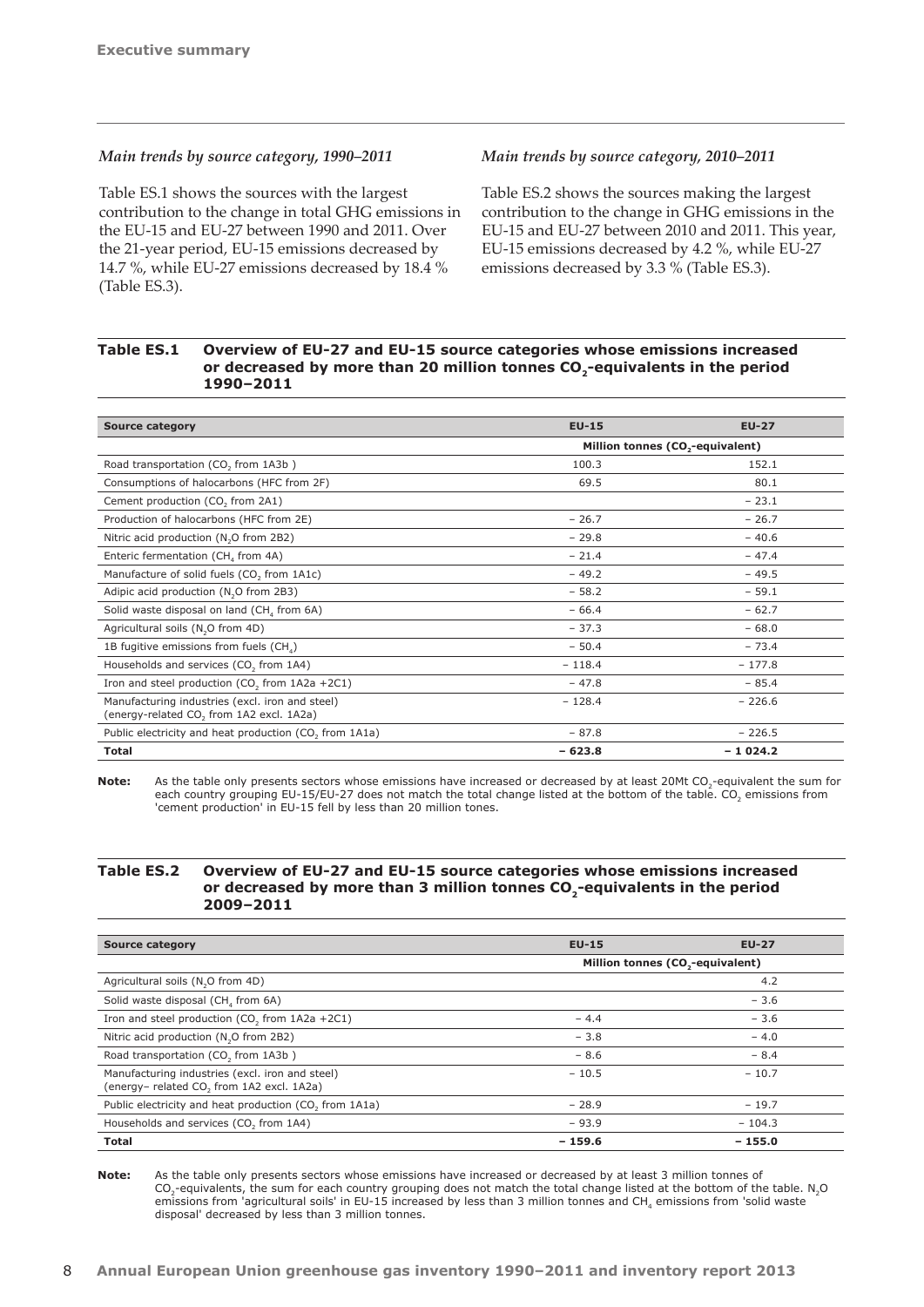#### *Main reasons for emission changes in the EU‑15, 2010–2011*

The 159.6 million tonne  $(CO<sub>2</sub>$ -equivalents) decrease in GHG emissions between 2010–2011 was mainly due to the following factors (Table ES.2):

- A strong emission decrease in households and services  $(-93.9 \text{ million tonnes or } -15.3 \text{ %})$  in almost all EU-15 Member States. Milder winter conditions and the lower demand for heating can partly explain lower emissions in 2011 compared to 2010.
- Decreasing emissions in electricity and heat production  $(-28.9 \text{ million tonnes or } -3.2 \text{ %})$  in particular in the United Kingdom and France. In both countries, reductions in demand for electricity was accompanied by greater use of nuclear power and lower use of gas (the United Kingdom) and coal (France) for electricity generation.
- Decreasing emissions in road transportation  $(-8.6 \text{ million tonnes or } -1.2 \text{ %})$ , following a decreasing trend for the forth consecutive year, which was driven by reductions in both passenger and freight transportation.
- Reduced emissions in the category 'manufacturing industries excluding iron and steel industry' (– 10.5 million tonnes or – 2.8 %) in particular in Greece, Italy, Portugal, Spain and the United Kingdom. The main reasons were a decline in cement production (Greece, Portugal, Spain, and Italy) and a fuel shift from oil to natural gas in the UK manufacturing industry.
- A slight decrease in emissions from iron and steel production  $(-4.4 \text{ million tonnes or } -3 \%)$ following a substantial increase in emissions in 2010 (+ 29.6 million tonnes or + 25.8 %), which was caused by a significant increase in crude steel production due to the recovery from the economic crisis.
- A substantial decrease in emissions from nitric acid production  $(-3.8 \text{ million tonnes or } -40 \%)$ mainly driven by decreases in Belgium, France and the United Kingdom.

For the EU-27, GHG emissions decreased by 3.3 % in 2011. This decrease in emissions came amid positive economic growth in most EU Member States between 2010 and 2011. GDP increased by 1.6 % in the EU-27, although economic growth was lower than in 2010. A milder 2011 winter compared to 2010 can partly explain lower fossil fuel emissions, as higher winter temperatures, on average, led to lower heating demand and lower emissions from the residential and commercial sectors. The number of heating degree days (an indicator of household demand for heating) fell by about 10 % in 2011 compared to 2010, as reported by Eurostat. In general, GHG emissions decreased in the majority of key sectors in 2011, particularly those relying on fossil fuel combustion. On average, the total consumption of fossil fuels decreased by 5 % in the EU 27. There was, however, an increase in the carbon intensity of fossil fuels at EU level, which prevented GHG emissions from decreasing more in 2011. The use of solid fuels, such as hard coal and lignite, increased by 1.8 %, whereas the use of liquid fuels decreased by 4 %. The consumption of natural gas fell starkly by 10.6 % in 2011. The contribution of renewables was significantly lower than in previous years. Biomass combustion increased by less than 1 % in the EU-27 in 2011 and hydroelectricity production contracted by 16 % in 2011. Wind and solar, however, continued increasing strongly in 2011. Nuclear electricity consumption also declined in the EU-27 in 2011 compared to 2010, mainly due to a very strong reduction in Germany.

For a detailed analysis, see *Why did greenhouse gas emissions decrease in the EU in 2011? EEA analysis*, which will be available from 29 May 2013 at [http://www.eea.europa.eu/publications/european](http://www.eea.europa.eu/publications/european-union-greenhouse-gas-inventory-2013)[union-greenhouse-gas-inventory-2013.](http://www.eea.europa.eu/publications/european-union-greenhouse-gas-inventory-2013)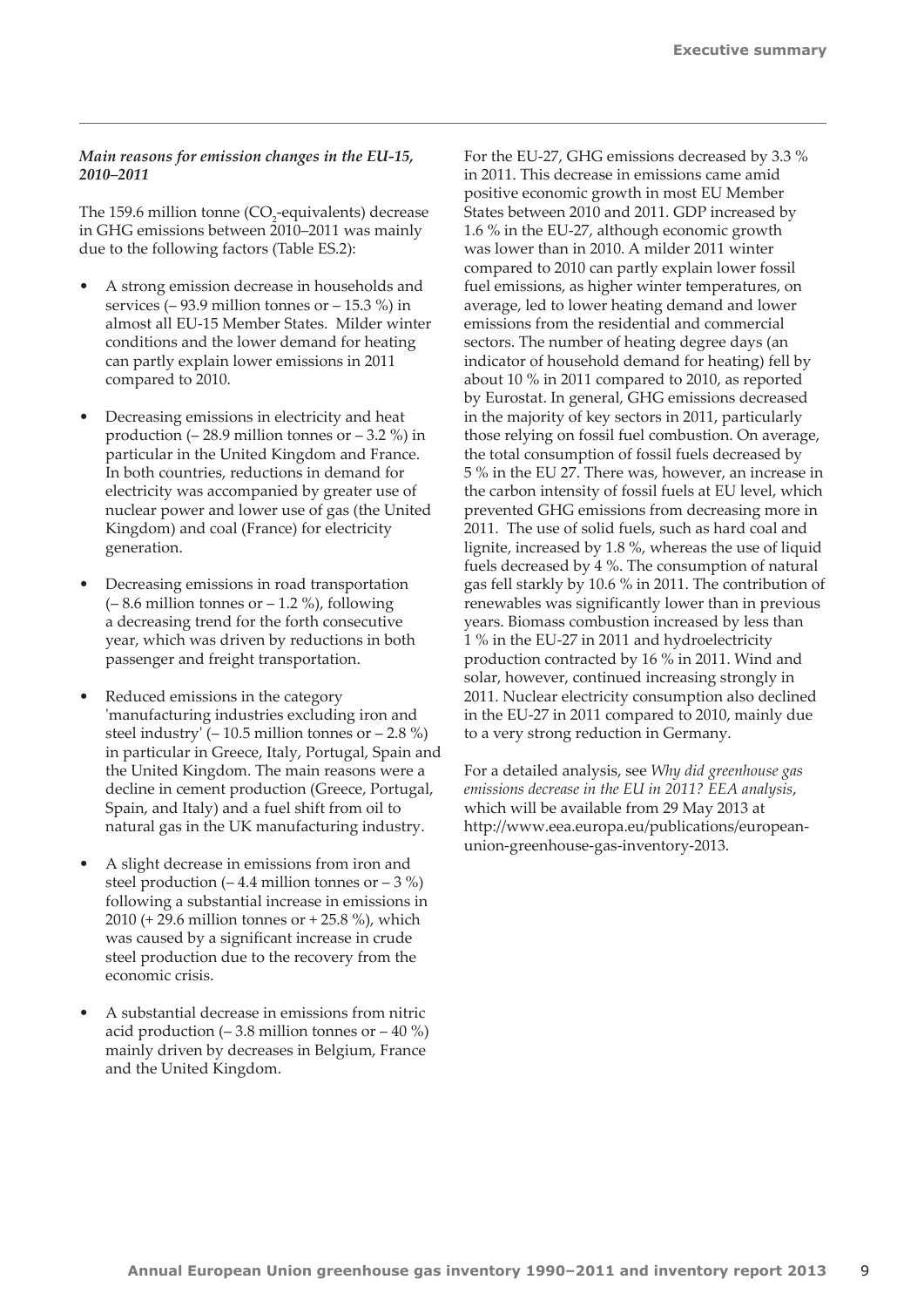| Table ES.3 | Greenhouse gas emissions in CO <sub>2</sub> -equivalents (excluding LULUCF) and Kyoto |
|------------|---------------------------------------------------------------------------------------|
|            | Protocol targets for 2008-2012                                                        |

| <b>Member State</b> | 1990                | Kyoto<br><b>Protocol</b><br>base year $($ <sup>a</sup> ) | 2011                | 2010-2011           | Change<br>2010-2011 | Change<br>1990-2011 | <b>Change base</b><br>$year-2011$ | <b>Targets</b><br>2008-2012<br>under Kyoto<br><b>Protocol and</b><br>'EU burden<br>sharing' |
|---------------------|---------------------|----------------------------------------------------------|---------------------|---------------------|---------------------|---------------------|-----------------------------------|---------------------------------------------------------------------------------------------|
|                     | (million<br>tonnes) | (million<br>tonnes)                                      | (million<br>tonnes) | (million<br>tonnes) | (9/6)               | (9/6)               | (9/0)                             | (%)                                                                                         |
| Austria             | 78.2                | 79.0                                                     | 82.8                | $-2.2$              | $-2.6$              | 6.0                 | 4.8                               | $-13.0$                                                                                     |
| Belgium             | 143.1               | 145.7                                                    | 120.2               | $-11.6$             | $-8.8$              | $-16.0$             | $-17.5$                           | $-7.5$                                                                                      |
| Denmark             | 68.7                | 69.3                                                     | 56.2                | $-5.0$              | $-8.1$              | $-18.1$             | $-18.9$                           | $-21.0$                                                                                     |
| Finland             | 70.4                | 71.0                                                     | 67.0                | $-7.5$              | $-10.1$             | $-4.9$              | $-5.6$                            | 0.0                                                                                         |
| France              | 556.4               | 563.9                                                    | 485.5               | $-28.7$             | $-5.6$              | $-12.7$             | $-13.9$                           | 0.0                                                                                         |
| Germany             | 1250.3              | 1232.4                                                   | 916.5               | $-27.0$             | $-2.9$              | $-26.7$             | $-25.6$                           | $-21.0$                                                                                     |
| Greece              | 104.6               | 107.0                                                    | 115.0               | $-2.2$              | $-1.9$              | 10.0                | 7.5                               | 25.0                                                                                        |
| Ireland             | 55.2                | 55.6                                                     | 57.5                | $-4.0$              | $-6.5$              | 4.1                 | 3.4                               | 13.0                                                                                        |
| Italy               | 519.0               | 516.9                                                    | 488.8               | $-11.5$             | $-2.3$              | $-5.8$              | $-5.4$                            | $-6.5$                                                                                      |
| Luxembourg          | 12.9                | 13.2                                                     | 12.1                | $-0.15$             | $-1.3$              | $-6.2$              | $-8.1$                            | $-28.0$                                                                                     |
| Netherlands         | 211.8               | 213.0                                                    | 194.4               | $-14.8$             | $-7.1$              | $-8.2$              | $-8.8$                            | $-6.0$                                                                                      |
| Portugal            | 61.0                | 60.1                                                     | 70.0                | $-1.4$              | $-2.0$              | 14.8                | 16.4                              | 27.0                                                                                        |
| Spain               | 282.8               | 289.8                                                    | 350.5               | 1.8                 | 0.5                 | 23.9                | 21.0                              | 15.0                                                                                        |
| Sweden              | 72.8                | 72.2                                                     | 61.4                | $-4.0$              | $-6.2$              | $-15.5$             | $-14.8$                           | 4.0                                                                                         |
| United Kingdom      | 767.3               | 776.3                                                    | 552.6               | $-41.3$             | $-7.0$              | $-28.0$             | $-28.8$                           | $-12.5$                                                                                     |
| <b>EU-15</b>        | 4254.5              | 4265.5                                                   | 3630.7              | $-159.6$            | $-4.2$              | $-14.7$             | - 14.9                            | $-8.0$                                                                                      |
| Bulgaria            | 109.5               | 132.6                                                    | 66.1                | 5.8                 | 9.6                 | $-39.6$             | $-50.1$                           | $-8.0$                                                                                      |
| Cyprus              | 6.1                 | Not applicable                                           | 9.2                 | $-0.3$              | $-3.1$              | 50.3                |                                   | Not applicable Not applicable                                                               |
| Czech Republic      | 196.0               | 194.2                                                    | 133.5               | $-3.9$              | $-2.9$              | $-31.9$             | $-31.3$                           | $-8.0$                                                                                      |
| Estonia             | 40.5                | 42.6                                                     | 21.0                | 1.0                 | 4.8                 | $-48.3$             | $-50.8$                           | $-8.0$                                                                                      |
| Hungary             | 99.0                | 115.4                                                    | 66.1                | $-1.8$              | $-2.6$              | $-33.2$             | $-42.7$                           | $-6.0$                                                                                      |
| Latvia              | 26.3                | 25.9                                                     | 11.5                | $-0.5$              | $-4.5$              | $-56.3$             | $-55.6$                           | $-8.0$                                                                                      |
| Lithuania           | 48.8                | 49.4                                                     | 21.6                | 0.5                 | 2.3                 | $-55.7$             | $-56.3$                           | $-8.0$                                                                                      |
| Malta               | 2.0                 | Not applicable                                           | 3.0                 | 0.02                | 0.8                 | 50.6                |                                   | Not applicable Not applicable                                                               |
| Poland              | 457.0               | 563.4                                                    | 399.4               | $-2.3$              | $-0.6$              | $-12.6$             | $-29.1$                           | $-6.0$                                                                                      |
| Romania             | 244.4               | 278.2                                                    | 123.3               | 6.7                 | 5.8                 | $-49.5$             | $-55.7$                           | $-8.0$                                                                                      |
| Slovakia            | 71.8                | 72.1                                                     | 45.3                | $-0.6$              | $-1.3$              | $-36.9$             | - 37.1                            | $-8.0$                                                                                      |
| Slovenia            | 18.4                | 20.4                                                     | 19.5                | 0.0                 | 0.1                 | 5.8                 | $-4.1$                            | $-8.0$                                                                                      |
| <b>EU-27</b>        | 5574.4              | Not applicable                                           | 4550.2              | $-155.0$            | $-3.3$              | $-18.4$             | Not applicable Not applicable     |                                                                                             |

**Note:** (<sup>a</sup>) As Cyprus, Malta and the EU-27 do not have targets under the Kyoto Protocol's first commitment period, they do not have applicable Kyoto Protocol base years..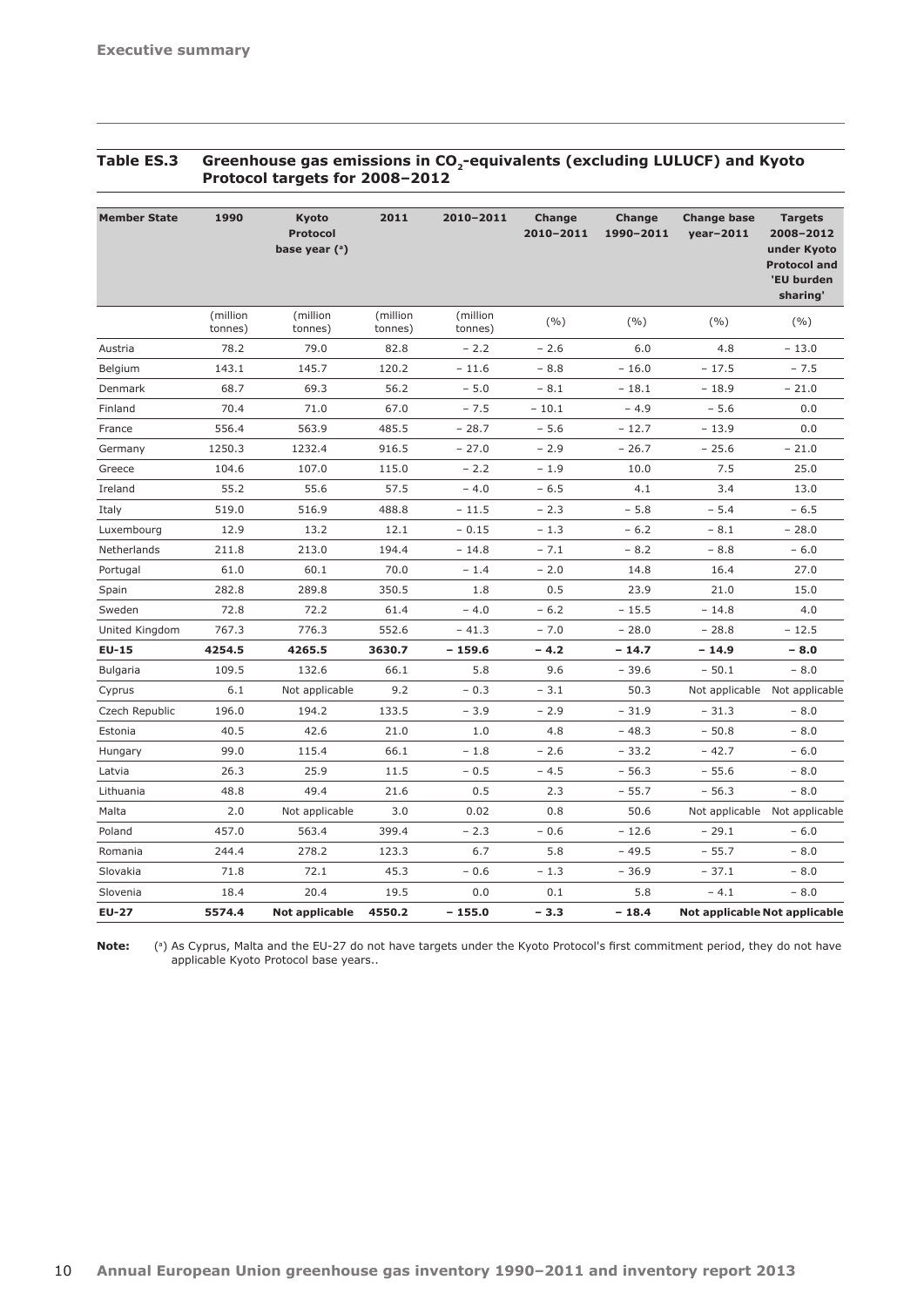# <span id="page-12-0"></span>**ES.3 Summary of emissions and removals by main greenhouse gas**

#### *EU‑27*

Table ES.4 gives an overview of the main trends in EU-27 GHG emissions and removals for 1990–2011. The most important GHG by far is  $CO_{2}$  accounting for 82.3 % of total EU-27 emissions in 2011 excluding LULUCF. In 2011, EU-27  $\text{CO}_2$  emissions without LULUCF were 3 743Tg, which was 15.1 % below 1990 levels. Compared to 2010,  $CO<sub>2</sub>$  emissions decreased by 3.8 %. Emissions of  $CH_4$  and  $N_2O$ decreased in 2011, while HFCs and PFCs increased in 2011.

### *EU‑15*

Table ES.5 gives an overview of the main trends in EU-15 GHG emissions and removals for 1990–2011. In the EU-15, the most important GHG is also  $CO_{2}$ , accounting for 82.7 % of total EU-15 emissions in 2011. In 2011, EU-15  $CO<sub>2</sub>$  emissions without LULUCF were 3 003 Tg, which was 10.8 % below 1990 levels. Compared to 2010,  $CO<sub>2</sub>$  emissions decreased by 4.8 %. As in the EU-27,  $CH_4$  and  $N_2O$ emissions decreased in the last year, whereas HFC emissions increased in 2011.

# **Table ES.4 Overview of EU-27 GHG emissions and removals from 1990 to 2011**  in CO<sub>2</sub>-equivalents (Tg)

| <b>Greenhouse gas emissions</b>                     | 1990    | 1995    | 2000    | 2005    | 2006    | 2007    | 2008           | 2009    | 2010    | 2011           |
|-----------------------------------------------------|---------|---------|---------|---------|---------|---------|----------------|---------|---------|----------------|
| Net CO <sub>2</sub> emissions/removals              | 4 1 4 3 | 3851    | 3822    | 3 9 6 3 | 3 9 4 4 | 3 9 2 7 | 3790           | 3 4 4 9 | 3 5 9 5 | 3 4 4 5        |
| CO <sub>2</sub> emissions (without LULUCF)          | 4 4 0 7 | 4 1 3 9 | 4 1 1 2 | 4 2 4 6 | 4 2 5 0 | 4 1 9 6 | 4 1 0 1        | 3770    | 3891    | 3 7 4 3        |
| CH <sub>4</sub>                                     | 596     | 535     | 480     | 428     | 422     | 415     | 409            | 400     | 397     | 389            |
| N, O                                                | 522     | 462     | 417     | 389     | 376     | 376     | 367            | 346     | 336     | 335            |
| <b>HFCs</b>                                         | 28      | 40      | 47      | 61      | 64      | 69      | 72             | 76      | 80      | 81             |
| <b>PFCs</b>                                         | 20      | 14      | 10      | 6       | 5       | 5       | $\overline{4}$ | 3       | 3       | $\overline{4}$ |
| SF <sub>6</sub>                                     | 11      | 15      | 10      | 8       | 8       | 7       | 7              | 6       | 7       | 6              |
| Total (with net CO <sub>2</sub> emissions/removals) | 5 3 2 0 | 4 9 1 8 | 4 7 8 6 | 4856    | 4 8 1 9 | 4 7 9 9 | 4 6 5 0        | 4 2 8 0 | 4 4 1 7 | 4 2 6 0        |
| Total (without CO, from LULUCF)                     | 5 5 8 4 | 5 2 0 5 | 5 0 7 6 | 5 1 3 8 | 5 1 2 6 | 5 0 6 8 | 4 9 6 1        | 4 602   | 4 7 1 4 | 4 5 5 8        |
| Total (without LULUCF)                              | 5 5 7 4 | 5 1 9 5 | 5 0 6 6 | 5 1 2 9 | 5 1 1 7 | 5 0 5 9 | 4 9 5 2        | 4 5 9 3 | 4 7 0 5 | 4 5 5 0        |

# **Table ES.5 Overview of EU-15 GHG emissions and removals from 1990 to 2011**  in CO<sub>2</sub>-equivalents (Tg)

| Greenhouse gas emissions                            | 1990    | 1995    | 2000    | 2005    | 2006    | 2007    | 2008    | 2009    | 2010    | 2011    |
|-----------------------------------------------------|---------|---------|---------|---------|---------|---------|---------|---------|---------|---------|
| Net CO <sub>2</sub> emissions/removals              | 3 2 2 4 | 3 1 2 8 |         | 3 3 1 9 | 3 2 8 2 | 3 2 4 9 | 3 1 4 3 | 2876    | 2 9 8 0 | 2823    |
| CO <sub>2</sub> emissions (without LULUCF)          | 3 3 6 7 | 3 2 9 8 | 3 3 7 3 | 3 4 8 4 | 3 4 6 7 | 3 4 0 8 | 3 3 3 2 | 3 0 6 7 | 3 1 5 5 | 3 0 0 3 |
| CH <sub>4</sub>                                     | 438     | 410     | 369     | 320     | 313     | 308     | 304     | 298     | 296     | 289     |
| N, O                                                | 400     | 379     | 339     | 308     | 295     | 294     | 286     | 275     | 266     | 264     |
| <b>HFCs</b>                                         | 28      | 40      | 45      | 54      | 56      | 59      | 63      | 66      | 69      | 71      |
| <b>PFCs</b>                                         | 17      | 12      | 8       | 5       | 5       | 5       | 4       | 3       | 3       | 3       |
| SF <sub>6</sub>                                     | 11      | 15      | 10      | 8       |         | 7       | 6       | 6       | 6       | 6       |
| Total (with net CO <sub>2</sub> emissions/removals) | 4 1 1 8 | 3 9 8 4 | 3 9 6 0 | 4 0 1 4 | 3 9 5 9 | 3 9 2 2 | 3806    | 3 5 2 4 | 3 6 2 0 | 3 4 5 7 |
| Total (without CO, from LULUCF)                     | 4 2 6 1 | 4 1 5 4 | 4 1 4 4 | 4 1 7 9 | 4 1 4 4 | 4 0 8 1 | 3 9 9 5 | 3 7 1 6 | 3 7 9 6 | 3 6 3 6 |
| Total (without LULUCF)                              | 4 2 5 5 | 4 1 4 6 | 4 1 3 8 | 4 1 7 3 | 4 1 3 8 | 4 0 7 5 | 3 9 8 9 | 3 7 1 0 | 3 7 9 0 | 3 6 3 1 |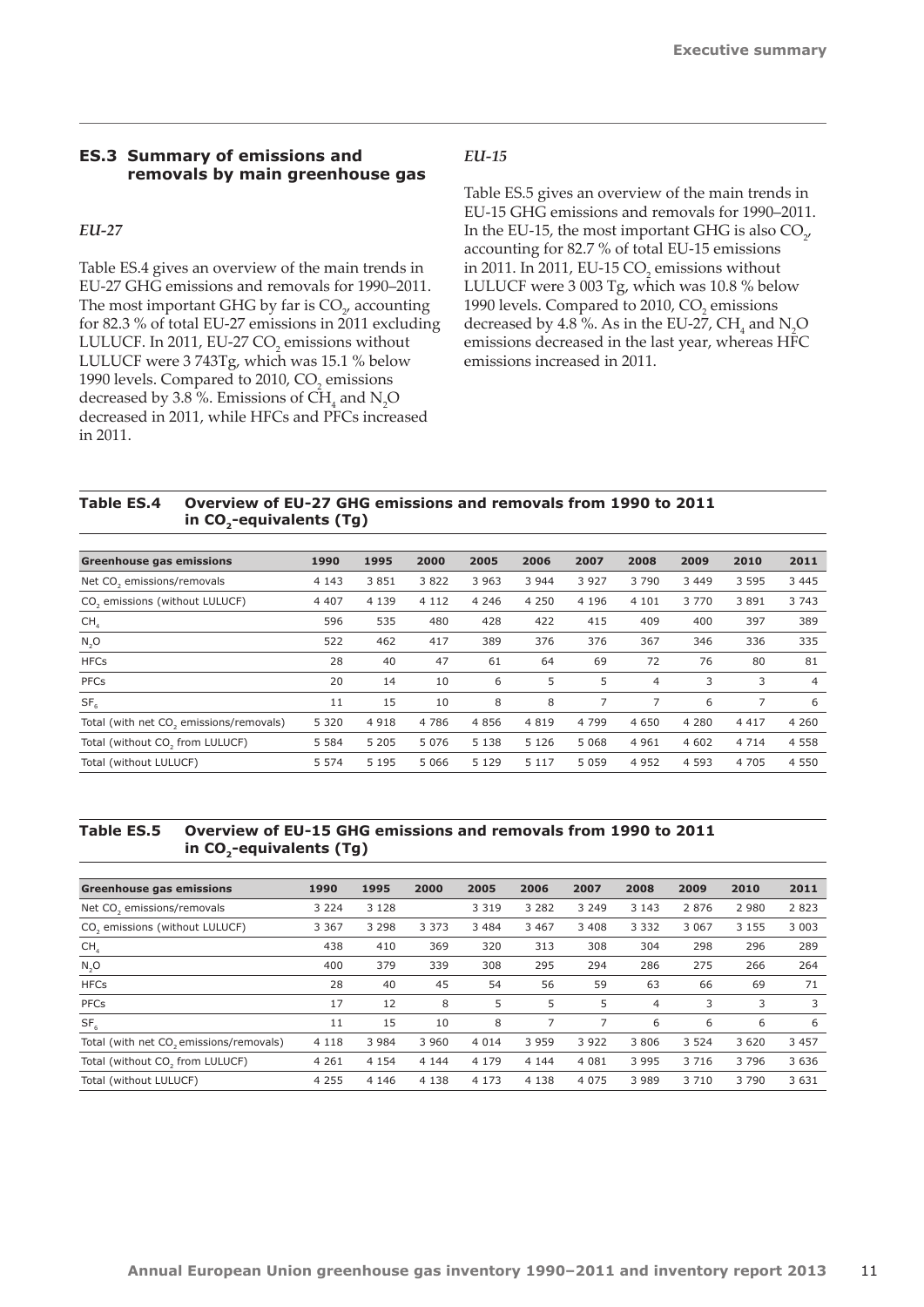# <span id="page-13-0"></span>**EA.4 Summary of emissions and removals by main source and sink categories**

# *EU‑27*

Table ES.6 gives an overview of EU-27 GHG emissions in the main source categories for 1990–2011. The most important sector by far is Energy (i.e. combustion and fugitive emissions) accounting for 79.4 % of total EU-27 emissions in 2011. The second largest sector is Agriculture (10.1 %), followed by Industrial Processes (7.3 %).

#### *EU‑15*

Table ES.7 gives an overview of EU-15 GHG emissions in the main source categories for 1990–2011. More detailed trend descriptions are included in Chapters 3 to 9.

# **Table ES.6 Overview of EU-27 GHG emissions in the main source and sink categories from 1990 to 2011 in CO<sub>2</sub>-equivalents (Tg)**

| <b>GHG</b> source and sink                          | 1990    | 1995        | 2000    | 2005     | 2006    | 2007    | 2008                            | 2009    | 2010    | 2011     |
|-----------------------------------------------------|---------|-------------|---------|----------|---------|---------|---------------------------------|---------|---------|----------|
| 1. Energy                                           | 4 2 9 7 | 4 0 2 9     | 3 9 8 1 | 4 0 8 4  | 4 0 8 0 | 4 0 1 5 | 3 9 3 6                         | 3 6 5 9 | 3 7 6 3 | 3 6 1 4  |
| 2. Industrial processes                             | 458     | 437         | 390     | 403      | 400     | 412     | 388                             | 323     | 335     | 332      |
| 3. Solvent and other product use                    | 17      | 14          | 13      | 12       | 12      | 12      | 11                              | 10      | 10      | 10       |
| 4. Agriculture                                      | 600     | 517         | 505     | 478      | 474     | 475     | 474                             | 463     | 460     | 461      |
| 5. Land use, land-use change and forestry           | $-255$  | $-277$      | $-280$  | $-273$   | $-298$  | $-260$  | 303<br>$\overline{\phantom{0}}$ | $-313$  | $-288$  | $-290$   |
| 6. Waste                                            | 204     | 198         | 177     | 152      | 150     | 146     | 142                             | 139     | 137     | 133      |
| 7. Other                                            | 0       | $\mathbf 0$ | 0       | $\Omega$ | 0       | 0       | $\Omega$                        | 0       | 0       | $\Omega$ |
| Total (with net CO <sub>2</sub> emissions/removals) | 5 3 2 0 | 4 9 1 8     | 4 7 8 6 | 4856     | 4819    | 4 7 9 9 | 4 6 5 0                         | 4 2 8 0 | 4 4 1 7 | 4 2 6 0  |
| Total (without LULUCF)                              | 5 5 7 4 | 5 1 9 5     | 5 0 6 6 | 5 1 2 9  | 5 1 1 7 | 5 0 5 9 | 4 9 5 2                         | 4 5 9 3 | 4 7 0 5 | 4 5 5 0  |

# **Table ES.7 Overview of EU-15 GHG emissions in the main source and sink categories from 1990 to 2011 in CO<sub>2</sub>-equivalents (Tg)**

| <b>GHG</b> source and sink                          | 1990    | 1995        | 2000        | 2005    | 2006    | 2007    | 2008        | 2009     | 2010    | 2011     |
|-----------------------------------------------------|---------|-------------|-------------|---------|---------|---------|-------------|----------|---------|----------|
| 1. Energy                                           | 3 2 8 2 | 3 2 0 6     | 3 2 5 9     | 3 3 4 8 | 3 3 2 9 | 3 2 6 5 | 3 200       | 2972     | 3 0 4 8 | 2898     |
| 2. Industrial processes                             | 353     | 350         | 310         | 311     | 303     | 308     | 292         | 254      | 261     | 253      |
| 3. Solvent and other product use                    | 13      | 12          | 11          | 10      | 10      | 9       | 9           | 8        | 8       | 8        |
| 4. Agriculture                                      | 433.9   | 412         | 413.4       | 385     | 380.1   | 380     | 379.0       | 370      | 369.5   | 370      |
| 5. Land use, land-use change and forestry           | $-137$  | $-163$      | $-177$      | $-159$  | $-180$  | $-153$  | $-183$      | $-186$   | $-170$  | $-174$   |
| 6. Waste                                            | 172     | 166         | 144         | 119     | 116     | 113     | 109         | 106      | 104     | 102      |
| 7. Other                                            | 0       | $\mathbf 0$ | $\mathbf 0$ | 0       | 0       | 0       | $\mathbf 0$ | $\Omega$ | 0       | $\Omega$ |
| Total (with net CO <sub>2</sub> emissions/removals) | 4 1 1 8 | 3 9 8 4     | 3 9 6 0     | 4 0 1 4 | 3 9 5 9 | 3 9 2 2 | 3806        | 3 5 2 4  | 3 6 2 0 | 3 4 5 7  |
| Total (without LULUCF)                              | 4 2 5 5 | 4 1 4 6     | 4 1 3 8     | 4 1 7 3 | 4 1 3 8 | 4 0 7 5 | 3 9 8 9     | 3710     | 3 7 9 0 | 3 6 3 1  |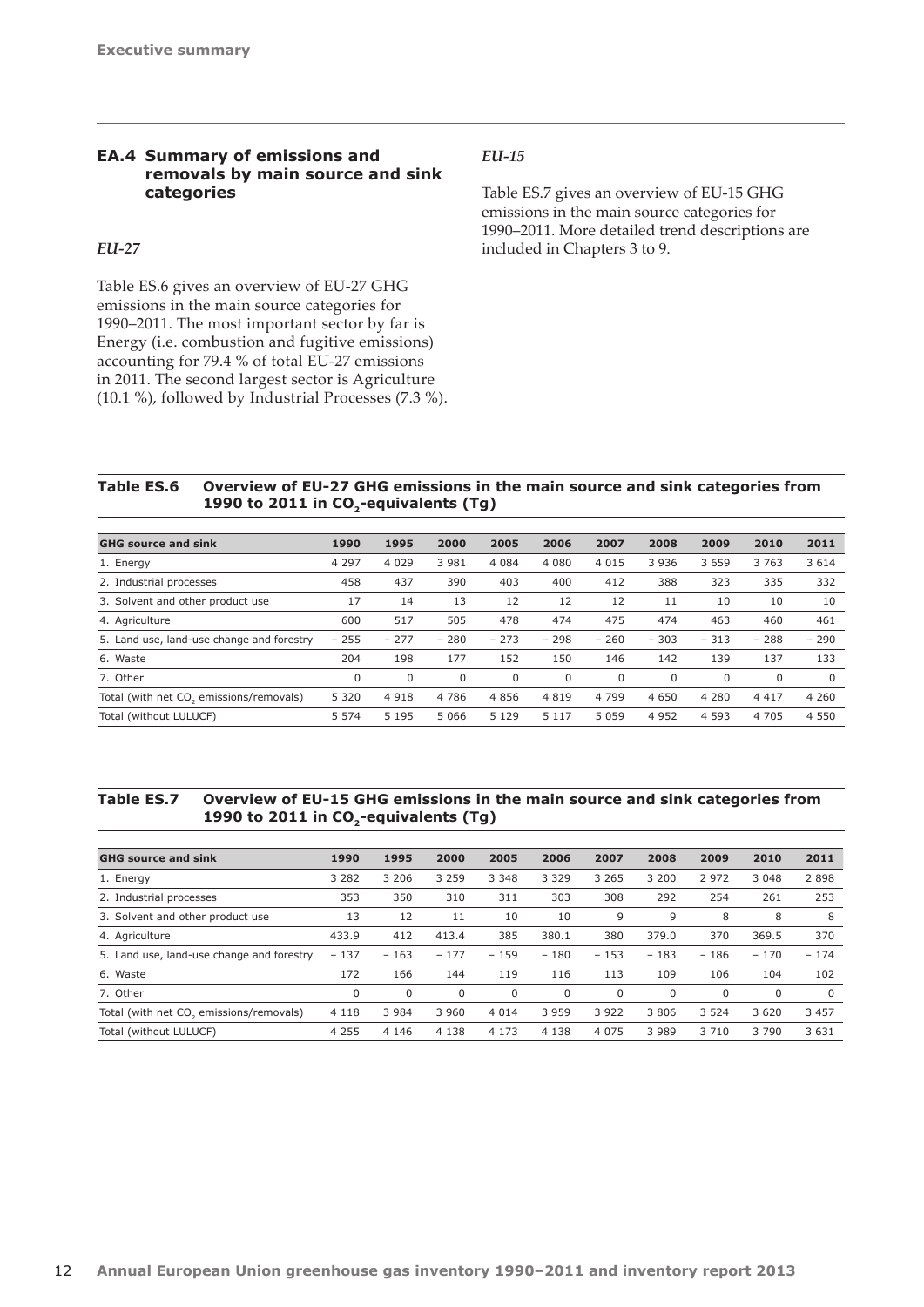# <span id="page-14-0"></span>**ES.5 Summary of EU Member State emission trends**

Table ES.8 gives an overview of Member State contributions to EU GHG emissions for 1990–2011. Member States show large variations in GHG emission trends.

The overall EU GHG emission trend is dominated by the two largest emitters, Germany and the United Kingdom, accounting for about one third of total EU-27 GHG emissions. These two Member States have achieved total GHG emission reductions

in 2011 of 549 million tonnes of  $CO_2$ -equivalents compared to 1990 $(5)$ .

The main reasons for the favourable trend in Germany were increasing efficiency in power and heating plants, and the economic restructuring of the five new Länder after German reunification. The reduction of GHG emissions in the United Kingdom was primarily the result of liberalising energy markets and the subsequent fuel switches from oil and coal to gas in electricity production, and  $N_2O$ emission reduction measures in the production of adipic acid.

# **Table ES.8 Overview of Member State contributions to EU GHG emissions**  (excluding LULUCF) from 1990 to 2011 in CO<sub>2</sub>-equivalents (Tg)

| <b>Member State</b> | 1990           | 1995           | 2000    | 2005    | 2006    | 2007    | 2008 | 2009 | 2010 | 2011 |
|---------------------|----------------|----------------|---------|---------|---------|---------|------|------|------|------|
| Austria             | 78             | 80             | 80      | 93      | 90      | 87      | 87   | 80   | 85   | 83   |
| Belgium             | 143            | 150            | 146     | 143     | 139     | 134     | 137  | 124  | 132  | 120  |
| Denmark             | 69             | 76             | 68      | 64      | 72      | 67      | 64   | 61   | 61   | 56   |
| Finland             | 70             | 71             | 69      | 69      | 80      | 78      | 70   | 66   | 75   | 67   |
| France              | 556            | 552            | 559     | 558     | 546     | 536     | 531  | 508  | 514  | 486  |
| Germany             | 1 2 5 0        | 1 1 1 8        | 1 0 4 1 | 998     | 1 0 0 0 | 976     | 975  | 911  | 944  | 916  |
| Greece              | 105            | 109            | 126     | 135     | 131     | 134     | 130  | 124  | 117  | 115  |
| Ireland             | 55             | 59             | 68      | 69      | 69      | 68      | 68   | 62   | 61   | 58   |
| Italy               | 519            | 530            | 551     | 574     | 564     | 555     | 541  | 491  | 500  | 489  |
| Luxembourg          | 13             | 10             | 10      | 13      | 13      | 12      | 12   | 12   | 12   | 12   |
| Netherlands         | 212            | 223            | 213     | 209     | 206     | 204     | 203  | 198  | 209  | 194  |
| Portugal            | 61             | 72             | 84      | 88      | 83      | 81      | 78   | 75   | 71   | 70   |
| Spain               | 283            | 313            | 379     | 433     | 424     | 432     | 399  | 363  | 349  | 350  |
| Sweden              | 73             | 74             | 69      | 67      | 67      | 66      | 63   | 59   | 65   | 61   |
| United Kingdom      | 767            | 709            | 674     | 658     | 654     | 644     | 630  | 577  | 594  | 553  |
| $EU-15$             | 4 2 5 5        | 4 1 4 6        | 4 1 3 8 | 4 1 7 3 | 4 1 3 8 | 4 0 7 5 | 3989 | 3710 | 3790 | 3631 |
| <b>Bulgaria</b>     | 110            | 76             | 60      | 64      | 65      | 68      | 67   | 58   | 60   | 66   |
| Cyprus              | 6              | $\overline{7}$ | 9       | 9       | 10      | 10      | 10   | 10   | 9    | 9    |
| Czech Republic      | 196            | 151            | 146     | 145     | 147     | 148     | 142  | 133  | 137  | 133  |
| Estonia             | 41             | 20             | 17      | 18      | 18      | 21      | 20   | 16   | 20   | 21   |
| Hungary             | 99             | 80             | 78      | 79      | 78      | 76      | 74   | 67   | 68   | 66   |
| Latvia              | 26             | 13             | 10      | 11      | 12      | 12      | 12   | 11   | 12   | 11   |
| Lithuania           | 49             | 22             | 20      | 23      | 24      | 26      | 25   | 20   | 21   | 22   |
| Malta               | $\overline{2}$ | 2              | 3       | 3       | 3       | 3       | 3    | 3    | 3    | 3    |
| Poland              | 457            | 432            | 385     | 390     | 406     | 408     | 400  | 381  | 402  | 399  |
| Romania             | 244            | 173            | 134     | 142     | 146     | 143     | 140  | 120  | 117  | 123  |
| Slovakia            | 72             | 53             | 49      | 51      | 51      | 49      | 49   | 44   | 46   | 45   |
| Slovenia            | 18             | 19             | 19      | 20      | 21      | 21      | 21   | 19   | 19   | 20   |
| <b>EU-27</b>        | 5 5 7 4        | 5 1 9 5        | 5066    | 5 1 2 9 | 5 1 1 7 | 5059    | 4952 | 4593 | 4705 | 4550 |

<sup>(5)</sup> The EU-15 as a whole needs emission reductions of total GHG of 8 %, i.e. 341 million tonnes in order to meet the Kyoto target. This can be achieved by a combination of existing and planned domestic policies and measures, the use of carbon sinks and the use of Kyoto mechanisms.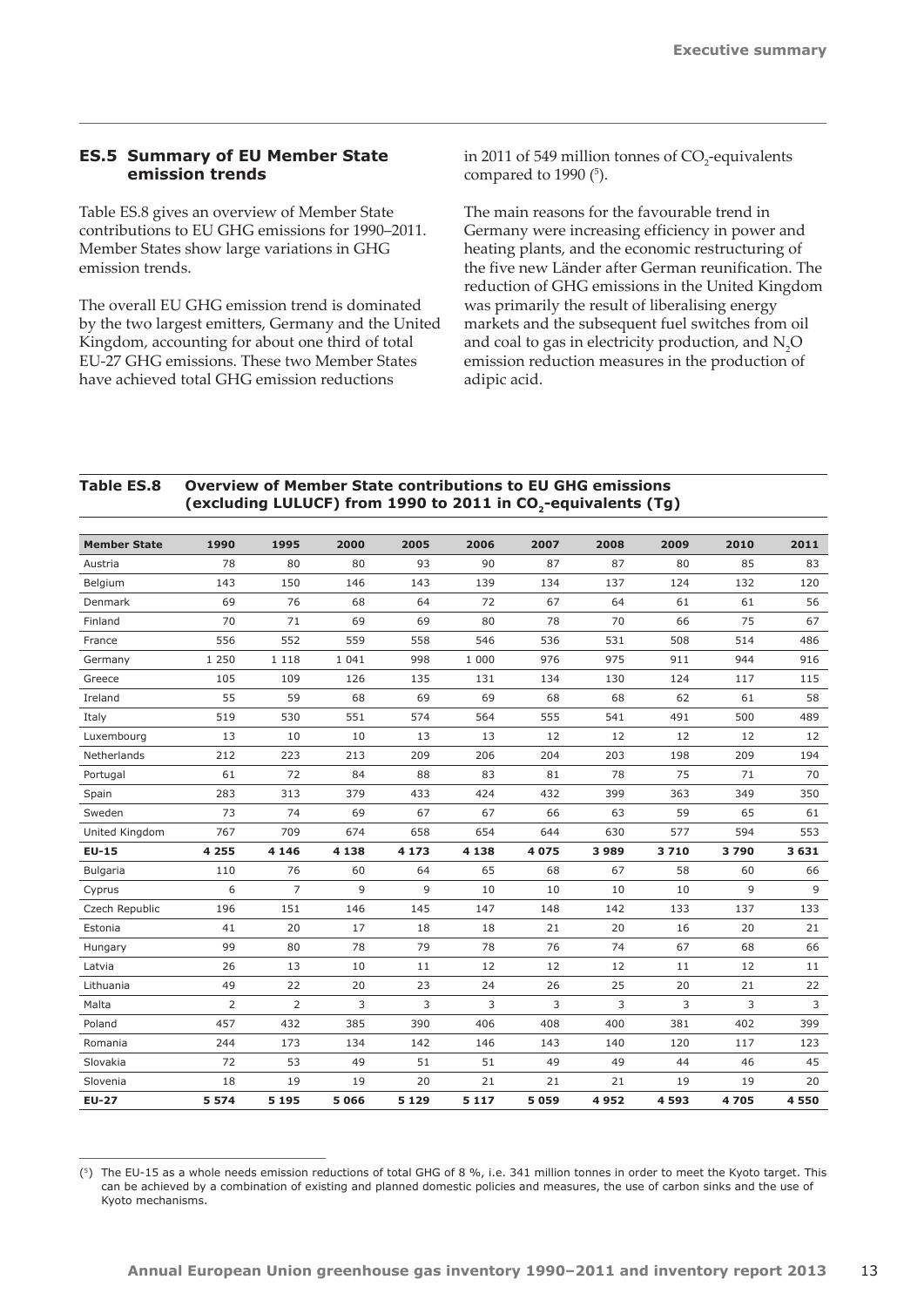<span id="page-15-0"></span>France and Italy were the third- and fourth-largest emitters in 2011, with a share of 10.7 % each. Italy's GHG emissions were 5.8 % below 1990 levels in 2011. Italian GHG emissions increased from 1990, due primarily to increases in road transport, electricity and heat production, and petroleum refining. However, Italian emissions decreased significantly from 2004. France's emissions were 12.7 % below 1990 levels in 2011. In France, large reductions were achieved in  $N_2O$  emissions from adipic acid production, but  $\mathrm{CO}_2$  emissions from road transport and HFC emissions from consumption of halocarbons increased considerably between 1990 and 2011.

Poland and Spain are the fifth- and sixth-largest emitters in the EU-27, accounting for 8.8 % and 7.7 % of total EU-27 GHG emissions in 2011. Spain increased emissions by almost 24 % between 1990 and 2011. This was largely due to emission increases from road transport, electricity and heat production, and manufacturing industries. Poland decreased GHG emissions by 12.6 % between 1990 and 2011 (– 29.1 % since the base year, which in the case of Poland is 1988). The main factors for decreasing emissions in Poland — as for other new Member States — were the decline of energy-inefficient heavy industry and the overall restructuring of the economy in the late 1980s and early 1990s. The notable exception was transport (especially road transport) where emissions increased.

# **ES.6 International aviation and maritime transport**

Emissions of greenhouse gases from international aviation and shipping activities increased constantly between 1992 and 2007. Emissions decreased between 2007 and 2010 in the EU-27, partly reflecting the economic recession, but have increased again in 2011. EU greenhouse gas emissions from international aviation are lower than for international maritime transport, but were growing more rapidly until 2007. The average annual EU-27 growth rates in emissions since 1990 were 3.3 % and 2.0 %, respectively. Total GHG emissions from international transport reached 299 million of  $CO<sub>2</sub>$ -equivalents in 2011.

For detailed information on emissions from international bunkers see Section 3.7 of this report.

# **ES.7 Information on recalculations**

The UNFCCC has permanently fixed the base year emissions for the EU-15 (at 4 265.5 million tonnes of CO<sub>2</sub>-equivalents) based on reviews during 2007 and 2008. However, recalculations of past emissions data occur every year based on the inventory improvements that Member States are required to undertake for the whole time series.

Based on EU Member States' GHG inventories in 2013, total EU-15 GHG emissions in 2010 were 0.2 % lower than reported in 2012 GHG inventories. Total EU-15 emissions in 1990 reported in 2012 GHG inventories were 0.1 % higher than 1990 emissions reported in 2012 inventories.

For detailed information on recalculations see Chapter 10 and the sector-specific recalculations.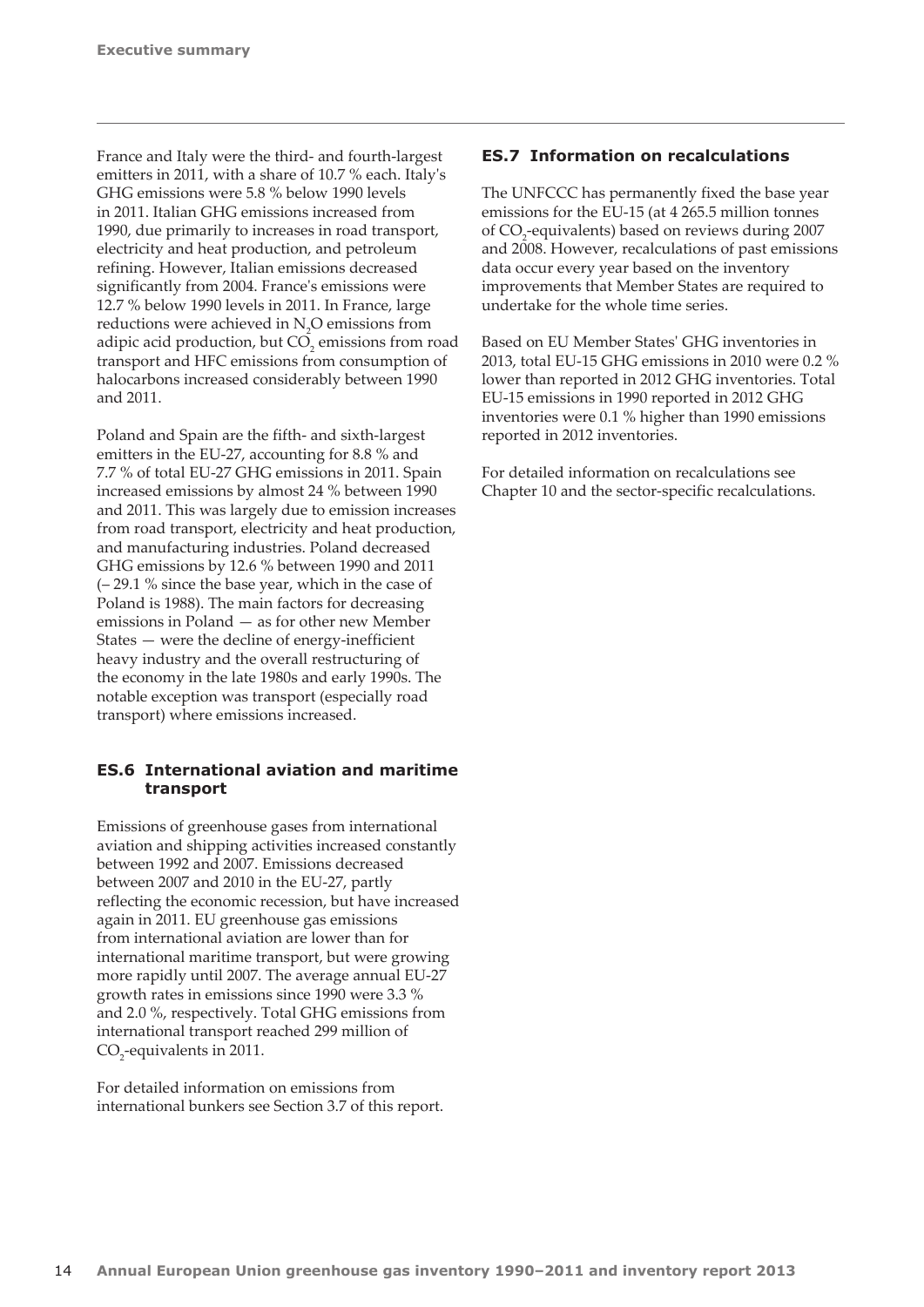| <b>Source category</b>                                              | <b>Member State</b> | 1990                           |               | <b>Main recalculation</b>                                                                                                                                                                                                                                                                                                                                                                                                                                                                                                                                                                                                                                                                                                                                                                                                         |  |  |  |  |
|---------------------------------------------------------------------|---------------------|--------------------------------|---------------|-----------------------------------------------------------------------------------------------------------------------------------------------------------------------------------------------------------------------------------------------------------------------------------------------------------------------------------------------------------------------------------------------------------------------------------------------------------------------------------------------------------------------------------------------------------------------------------------------------------------------------------------------------------------------------------------------------------------------------------------------------------------------------------------------------------------------------------|--|--|--|--|
|                                                                     |                     | Gg CO <sub>2</sub> -equivalent | $\frac{0}{0}$ |                                                                                                                                                                                                                                                                                                                                                                                                                                                                                                                                                                                                                                                                                                                                                                                                                                   |  |  |  |  |
| 1A1_Energy industries<br>CO <sub>2</sub>                            | United<br>Kingdom   | $-1030$                        | $-0.4$        | Updated emission factor for combustion at gas separation<br>plant under 1A1c.                                                                                                                                                                                                                                                                                                                                                                                                                                                                                                                                                                                                                                                                                                                                                     |  |  |  |  |
| 1A2_Manufacturing<br>industries and<br>construction CO <sub>2</sub> | France              | 2 4 8 9                        | 3.0           | La prise en compte des données individuelles pour le calcul<br>des émissions de CO <sub>2</sub> , CH <sub>4</sub> et N <sub>2</sub> O dans différents secteurs<br>de la combustion pour les procédés énergétiques avec<br>contact, afin d'obtenir des facteurs d'émission rapportés à la<br>consommation de combustibles et non plus à la production.<br>Ce travail nécessite d'être affiné l'année prochaine.                                                                                                                                                                                                                                                                                                                                                                                                                    |  |  |  |  |
| 1A2 Manufacturing<br>industries and<br>construction CO <sub>2</sub> | United<br>Kingdom   | 2 2 1 2                        | 2.2           | Liquid fuels: Addition of estimates of emissions from<br>combustion of byproducts at ethylene crackers following<br>UNFCCC review.                                                                                                                                                                                                                                                                                                                                                                                                                                                                                                                                                                                                                                                                                                |  |  |  |  |
| 4A Enteric fermentation<br>CH                                       | Germany             | 2890                           | 10.8          | New national method in 4.A Enteric Fermentation \ Cattle \<br>Option A \ Dairy Cattle<br>Re-allocation within the cattle category in 4.A Enteric<br>Fermentation \ Cattle \ Option A \ Non-Dairy Cattle<br>Updated "piglets per sow" ratio in 4.A Enteric Fermentation<br>\ Swine.                                                                                                                                                                                                                                                                                                                                                                                                                                                                                                                                                |  |  |  |  |
| 4B_Manure management<br>CH <sub>4</sub>                             | Spain               | 1 2 4 2                        | 31.6          | New national methodology for Cattle introduced that also<br>includes new information regarding manure management<br>systems.                                                                                                                                                                                                                                                                                                                                                                                                                                                                                                                                                                                                                                                                                                      |  |  |  |  |
| 4B_Manure management<br>CH <sub>4</sub>                             | France              | $-3979$                        | $-32.4$       | "Les séries statistiques de 1990 à 2011 portant sur les<br>effectifs animaux ont été modifiées suite au Recensement<br>Agricole de 2010. Ces modifications ont eu un impact sur les<br>données d'activités et sur les facteurs d'émissions pour les<br>catégories animales agrégées.<br>Les VS des bovins ont été mis à jour suite à la livraison des<br>premiers résultats de l'étude MONDFERENT. Cette mise à<br>jour méthodologique permet d'améliorer la transparence de<br>la méthode et s'accompagne d'une mise en cohérence des<br>calculs d'émissions de méthane entérique et de méthane<br>liées à la gestion des déjections.<br>Les valeurs utilisées pour le paramètre FCM ont été<br>modifiées, passant d'un climat « tempéré » à un climat «<br>froid » pour la métropole, suite à la revue ESD de l'année<br>2012." |  |  |  |  |
| 4B_Manure management<br>N, O                                        | Germany             | 1 3 4 8                        | 52.5          | "New emission factor in 4.B Manure Management \ Solid<br>storage and dry lot.<br>Digesters are now part of liquid systems in 4.B Manure<br>Management \ Liquid system."                                                                                                                                                                                                                                                                                                                                                                                                                                                                                                                                                                                                                                                           |  |  |  |  |
| 6B_Waste water handling<br>CH,                                      | United<br>Kingdom   | 1 3 9 8                        | 502.4         | Consultation with water companies has lead to updated data.                                                                                                                                                                                                                                                                                                                                                                                                                                                                                                                                                                                                                                                                                                                                                                       |  |  |  |  |

# **Table ES.9 Overview of major recalculations in the EU-15 in 1990**

**Note:** Explanations for recalculations as provided by the Parties in their national greenhouse gas inventory reports.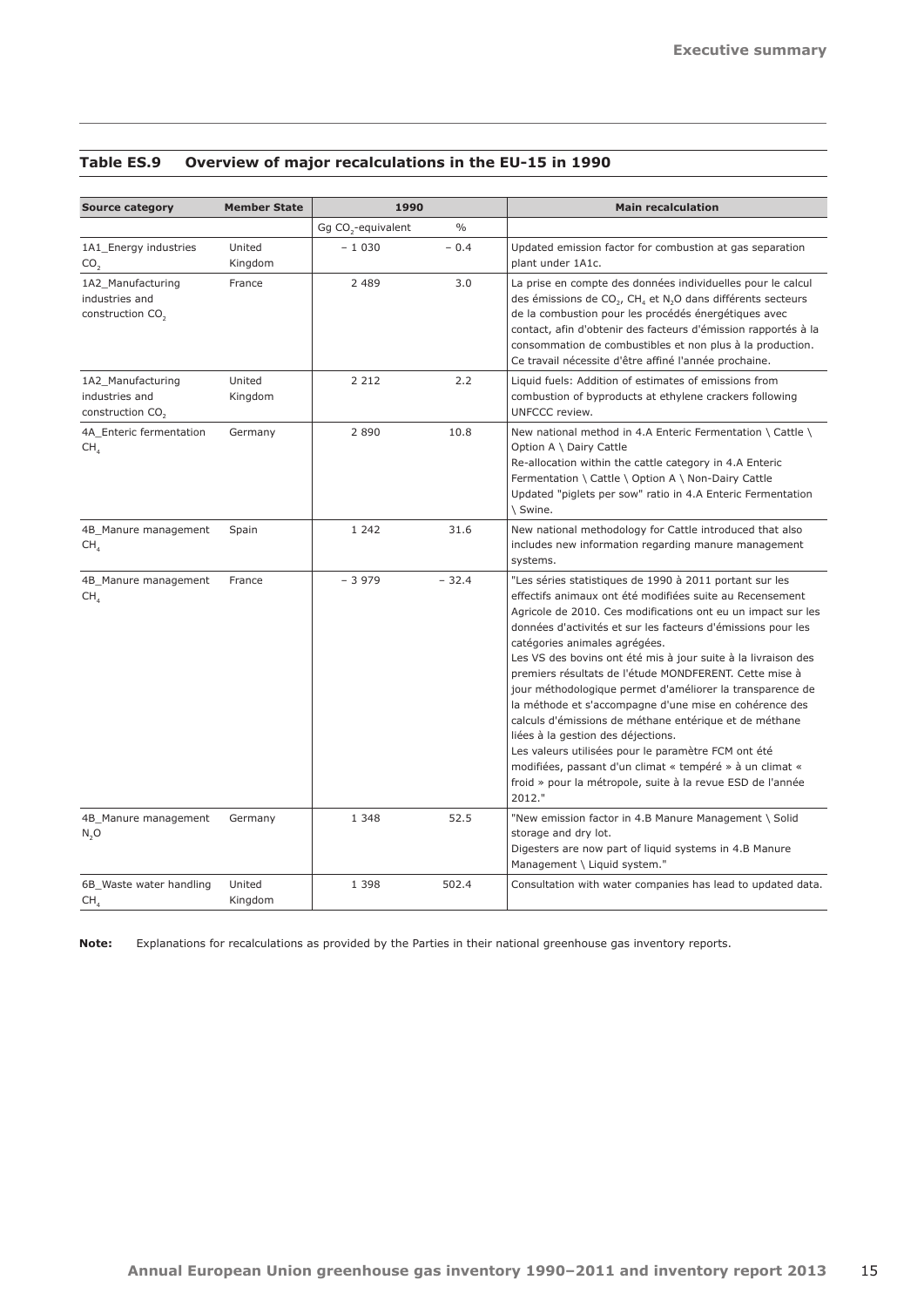|  | Table ES.10 Overview of major recalculations in the EU-15 in 2010 |
|--|-------------------------------------------------------------------|
|--|-------------------------------------------------------------------|

| <b>Source catagory</b>                                              | <b>Member State</b> | 2010                     |               | <b>Explanation for recalculation</b>                                                                                                                                                                                                                                                                                                                                                                                                                                                                                                                                                                                                                          |  |  |  |  |
|---------------------------------------------------------------------|---------------------|--------------------------|---------------|---------------------------------------------------------------------------------------------------------------------------------------------------------------------------------------------------------------------------------------------------------------------------------------------------------------------------------------------------------------------------------------------------------------------------------------------------------------------------------------------------------------------------------------------------------------------------------------------------------------------------------------------------------------|--|--|--|--|
|                                                                     |                     | Gg $CO2$ -<br>equivalent | $\frac{0}{0}$ |                                                                                                                                                                                                                                                                                                                                                                                                                                                                                                                                                                                                                                                               |  |  |  |  |
| 1A1_Energy industries<br>CO <sub>2</sub>                            | Germany             | 2 677                    | 0.8           | Final data available from the national energy balance.                                                                                                                                                                                                                                                                                                                                                                                                                                                                                                                                                                                                        |  |  |  |  |
| 1A2 Manufacturing<br>industries and<br>construction CO <sub>2</sub> | United<br>Kingdom   | 3 0 4 7                  | 4.6           | Liquid fuels: Addition of estimates of emissions from combustion of<br>byproducts at ethylene crackers following UNFCCC review.                                                                                                                                                                                                                                                                                                                                                                                                                                                                                                                               |  |  |  |  |
| 1A2_Manufacturing<br>industries and<br>construction CO <sub>2</sub> | Spain               | $-3780$                  | $-6.1$        | El cambio de alcance más relevante es la revisión sistemática que<br>se hace del balance de combustibles que se utiliza específicamente<br>para el inventario de emisiones. Debe reseñarse aquí que para el<br>último año de cada edición del inventario sólo se dispone de los<br>cuestionarios energéticos internacionales, y de éstos a veces sólo un<br>avance, lo que implica en general que en la edición del año siguiente<br>deban ser revisadas las cifras que en el año anterior se habían<br>tomado de dichos cuestionarios al disponerse en este momento<br>posterior de la información de los propios balances energéticos de<br>AIE y EUROSTAT. |  |  |  |  |
| 1A3_Transport CO <sub>2</sub>                                       | Belgium             | 2 8 5 8                  | 11.9          | Final energy balance available; Liquid Fuels: Copert EFs according<br>ICR.                                                                                                                                                                                                                                                                                                                                                                                                                                                                                                                                                                                    |  |  |  |  |
| 1A3_Transport CO <sub>2</sub>                                       | United<br>Kingdom   | $-1578$                  | $-1.3$        | Liquid fuels: Updated fleet composition and vkm data.                                                                                                                                                                                                                                                                                                                                                                                                                                                                                                                                                                                                         |  |  |  |  |
| 1A4_Other sectors CO <sub>2</sub>                                   | Germany             | 4 6 1 7                  | 3.2           | Gaseous fuels: final data available from the national energy balance.                                                                                                                                                                                                                                                                                                                                                                                                                                                                                                                                                                                         |  |  |  |  |
| 1A4_Other sectors CO <sub>2</sub>                                   | France              | 1844                     | 1.8           | Pour tout le secteur, les consommations de combustibles ont été<br>mises à jour. De plus, la répartition des consommations entre<br>les secteurs résidentiel et tertiaire a été modifiée, entrainant un<br>ajustement des émissions de l'année 2010 touchant principalement<br>le CO <sub>2</sub> (- 1,38 Tg pour le tertiaire, + 2,84 Tg pour le résidentiel,<br>+ 0,39 Tg pour l'agriculture et la pêche).                                                                                                                                                                                                                                                  |  |  |  |  |
| 1A4_Other sectors CO <sub>2</sub>                                   | Belgium             | $-2208$                  | $-6.8$        | 'Brussels: new OFFREM run. Flanders: integration of results from a<br>new survey (automn 2012)<br>RBC: update (validation) of the 2010 regional energy balance. Final<br>EB for Wallonia and Flanders (- 19,5 PJ for Flanders).'                                                                                                                                                                                                                                                                                                                                                                                                                              |  |  |  |  |
| 2B_Chemical industries<br>CO <sub>2</sub>                           | Belgium             | $-1387$                  | $-44.0$       | 'Flanders: optimisation emissions 2010 for cat. 2B5/other (completed<br>survey by the industry).<br>Flanders: re-allocation of some emission to flaring from 2B5 to 6C2<br>flaring (complete timeseries, 592 kton CO <sub>2</sub> in 2010).'                                                                                                                                                                                                                                                                                                                                                                                                                  |  |  |  |  |
| 2C_Metal production CO <sub>2</sub>                                 | France              | 1 170                    | 34.0          | Les consommations d'énergie et matière fournies par la FFA ont<br>été mises à jour pour 2010. De plus, une modification des teneurs<br>en carbone des combustibles et matières premières, à partir de la<br>moyenne 2001-2008 calculée grâce aux bilans de la Fédération<br>Française de l'Acier, entrainent des modifications des émissions de<br>CO2 sur toute la période (+ 0,15 Tg CO <sub>2</sub> en 1990, + 1,25 Tg CO <sub>2</sub> en<br>2010).                                                                                                                                                                                                        |  |  |  |  |
| 2F_Consumption of<br>halocarbons HFC                                | France              | $-1784$                  | $-10.7$       | "Toute la période d'inventaire a été revue suite à l'étude de EReIE<br>réalisée en 2012. Un nouveau type de HFC, le HFC-245fa, est<br>rapporté. Celui-ci apparait sous l'appellation « Unspecified mix of<br>HFCs » dans la Table2(II).Fs1.<br>D'importantes modifications ont eu lieu suite à la mise en place<br>d'une nouvelle méthodologie de calcul des émissions d'aérosols<br>techniques et à de nouvelles données de ventes pour les aérosols<br>pharmaceutiques."                                                                                                                                                                                    |  |  |  |  |
| 2F_Consumption of<br>halocarbons HFC                                | Germany             | $-2634$                  | $-23.4$       | Implementation of an improved calculation method with new data<br>sources and changed EFs.                                                                                                                                                                                                                                                                                                                                                                                                                                                                                                                                                                    |  |  |  |  |
| 4A_Enteric fermentation<br>CH <sub>4</sub>                          | Spain               | $-1433$                  | $-11.6$       | New national methodology introduced.                                                                                                                                                                                                                                                                                                                                                                                                                                                                                                                                                                                                                          |  |  |  |  |
| 4B_Manure management<br>CH <sub>4</sub>                             | Spain               | 1 1 5 8                  | 21.4          | New national methodology for Cattle introduced that also includes<br>new information regarding manure management systems.                                                                                                                                                                                                                                                                                                                                                                                                                                                                                                                                     |  |  |  |  |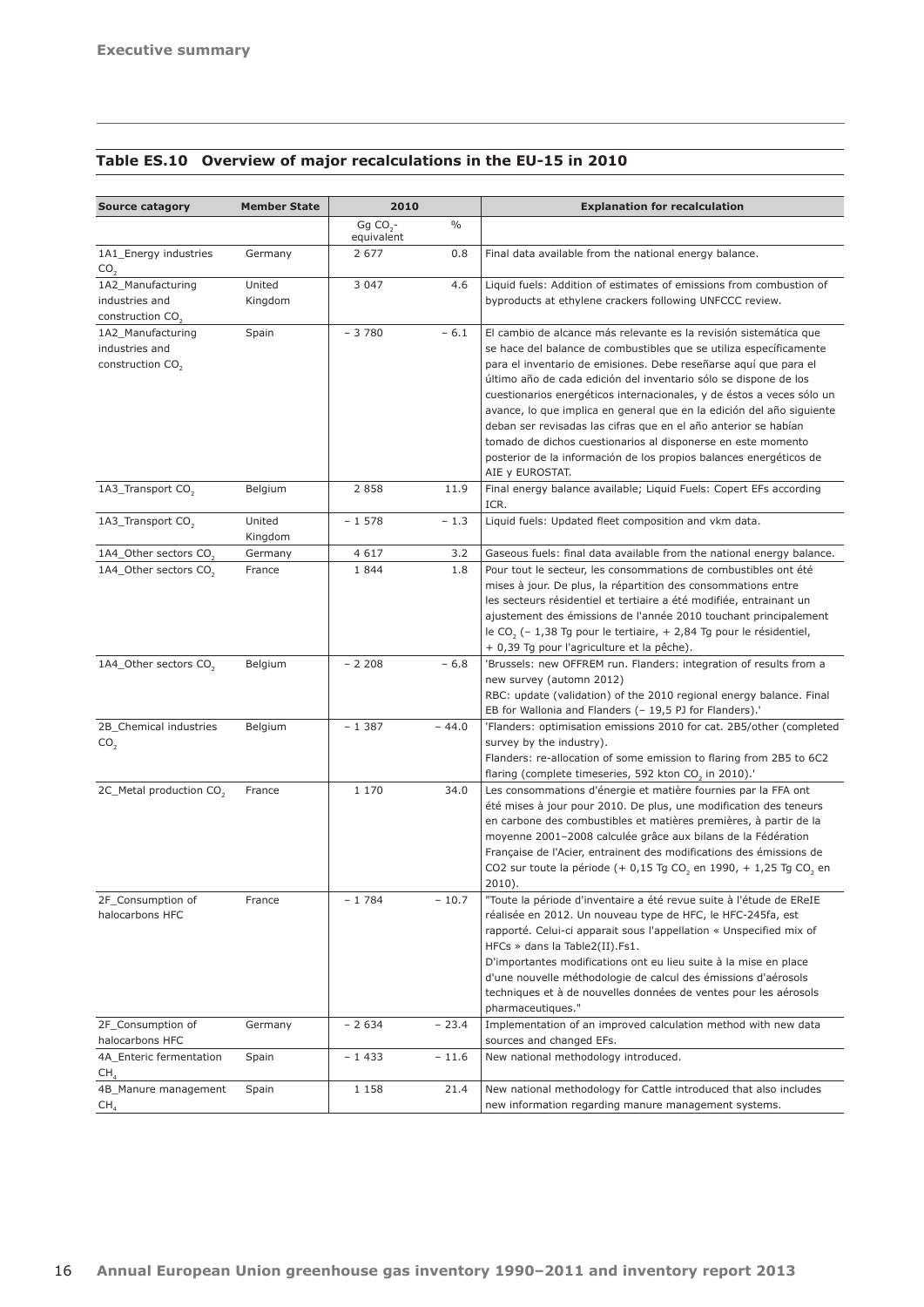| <b>Source catagory</b>                  | <b>Member State</b> | 2010                     |               | <b>Explanation for recalculation</b>                                                                                                                                                                                                                                                                                                                                                                                                                                                                                                                                                                                                                                                                                                                                                                                     |  |  |  |
|-----------------------------------------|---------------------|--------------------------|---------------|--------------------------------------------------------------------------------------------------------------------------------------------------------------------------------------------------------------------------------------------------------------------------------------------------------------------------------------------------------------------------------------------------------------------------------------------------------------------------------------------------------------------------------------------------------------------------------------------------------------------------------------------------------------------------------------------------------------------------------------------------------------------------------------------------------------------------|--|--|--|
|                                         |                     | Gq $CO2$ -<br>equivalent | $\frac{0}{0}$ |                                                                                                                                                                                                                                                                                                                                                                                                                                                                                                                                                                                                                                                                                                                                                                                                                          |  |  |  |
| 4B_Manure management<br>CH <sub>4</sub> | France              | $-3596$                  | $-26.5$       | "Les séries statistiques de 1990 à 2011 portant sur les effectifs<br>animaux ont été modifiées suite au Recensement Agricole de 2010.<br>Ces modifications ont eu un impact sur les données d'activités et sur<br>les facteurs d'émissions pour les catégories animales agrégées.<br>Les VS des bovins ont été mis à jour suite à la livraison des premiers<br>résultats de l'étude MONDFERENT. Cette mise à jour méthodologique<br>permet d'améliorer la transparence de la méthode et s'accompagne<br>d'une mise en cohérence des calculs d'émissions de méthane<br>entérique et de méthane liées à la gestion des déjections.<br>Les valeurs utilisées pour le paramètre FCM ont été modifiées,<br>passant d'un climat « tempéré » à un climat « froid » pour la<br>métropole, suite à la revue ESD de l'année 2012." |  |  |  |
| 6A Solid waste disposal<br>on land CH.  | Germany             | 3 0 4 5                  | 34.0          | New statistical data for CH4-recovery.                                                                                                                                                                                                                                                                                                                                                                                                                                                                                                                                                                                                                                                                                                                                                                                   |  |  |  |
| 6A Solid waste disposal<br>on land CH   | France              | $-6.587$                 | $-42.1$       | La soumission précédente était basée sur le principe d'une non<br>prise en compte du captage faute de pouvoir l'estimer sur la base<br>des mesures comme demandé par l'équipe de revue CCNUCC de<br>septembre 2010. Suite à l'enquête auprès des ISDND, l'estimation<br>2013 intègre la prise en compte du captage du biogaz généré et sa<br>combustion en torchères ou installations de valorisation.                                                                                                                                                                                                                                                                                                                                                                                                                   |  |  |  |
| 6B Waste water handling                 | United              | 1 2 7 6                  | 377.9         | Consultation with water companies has lead to updated data.                                                                                                                                                                                                                                                                                                                                                                                                                                                                                                                                                                                                                                                                                                                                                              |  |  |  |
| CH <sub>4</sub>                         | Kingdom             |                          |               |                                                                                                                                                                                                                                                                                                                                                                                                                                                                                                                                                                                                                                                                                                                                                                                                                          |  |  |  |
| 6B_Waste water handling<br>CH,          | Spain               | $-1651$                  | $-70.1$       | New information available about domestic and commercial<br>wastewater.                                                                                                                                                                                                                                                                                                                                                                                                                                                                                                                                                                                                                                                                                                                                                   |  |  |  |

# **Table ES.10 Overview of major recalculations in the EU-15 in 2010 (cont.)**

**Note:** Explanations for recalculations as provided by the Parties in their national greenhouse gas inventory reports.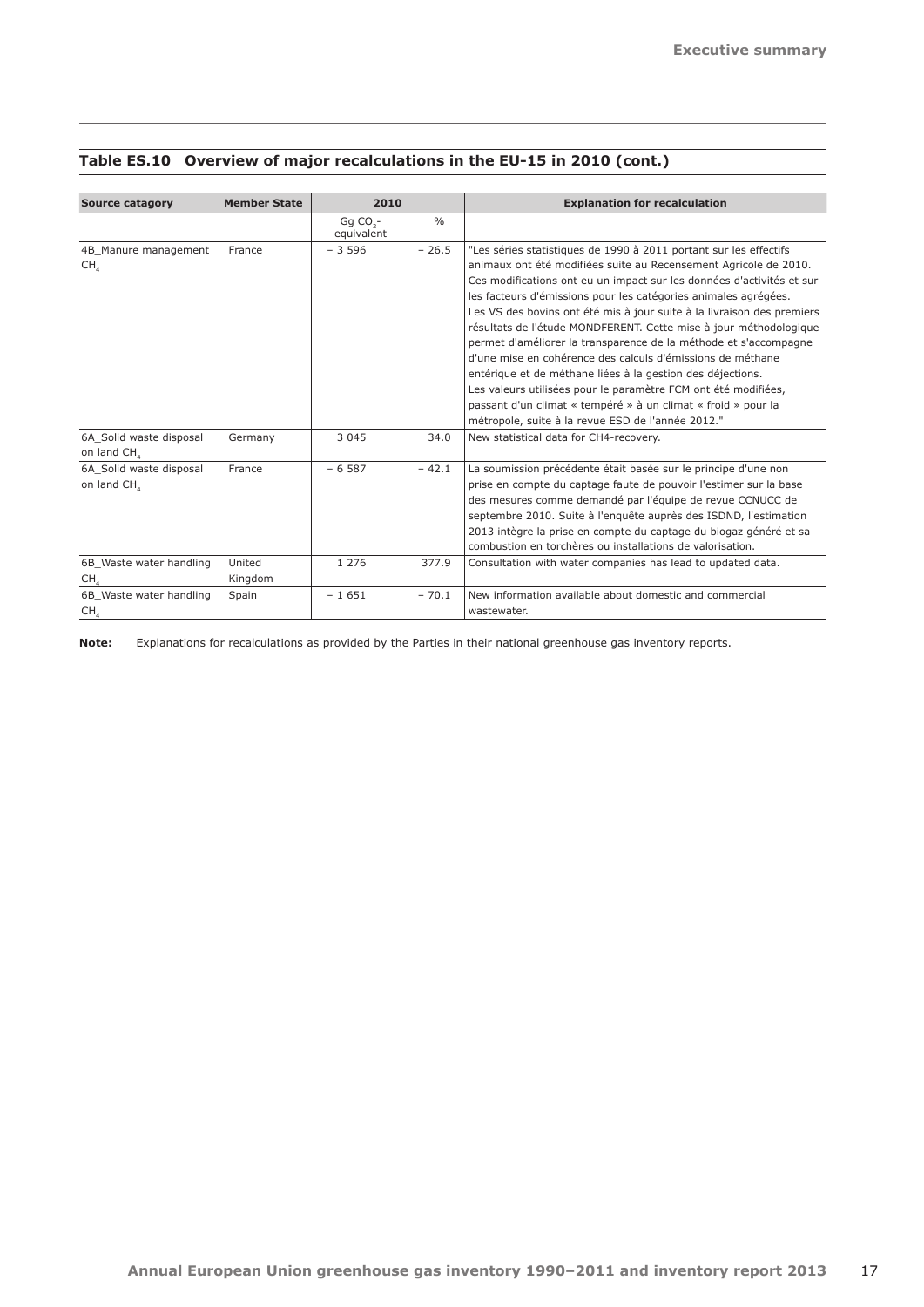# <span id="page-19-0"></span>**ES.8 Information on indirect greenhouse gas emissions**

Emissions of CO,  $NO_{x}$ , NMVOC and  $SO_{2}$  have to be reported to the UNFCCC Secretariat because they influence climate change indirectly: the former three substances are precursor substances for groundlevel ozone which itself is a greenhouse gas. Sulphur emissions can contribute to formation of microscopic particles (aerosols) that can reflect sunlight back out into space and also affect cloud formation.

Table ES.11 shows the total indirect GHG and SO<sub>2</sub> emissions in the EU-15 between 1990–2011. All emissions were reduced significantly from 1990

levels: the largest reduction was achieved in SO<sub>2</sub> (– 85 %), followed by CO (– 67 %), NMVOC (– 57 %) and NO<sub>x</sub> ( $-49\%$ ).

In the EU-27,  $SO_2$  emissions decreased by 78 %, followed by CO  $(-64\%)$ , NMVOC  $(-55\%)$  and NO<sub>x</sub> (– 48 %) (Table ES.12).

EU Member States also annually report emissions of these same substances to the United Nations Economic Commission for Europe (UNECE) Convention on Long-Range Transboundary Air Pollution (LRTAP). The Member States also report emissions of  $NO_{x}$ , NMVOCs and  $SO_{2}$  under the EU's National Emissions Ceilings Directive (NECD).

Table ES.11 Overview of EU-15 indirect GHG and SO<sub>2</sub> emissions for 1990-2011 (Gg)

| Greenhouse gas<br>emissions | 1990   | 1995   | 2000    | 2005    | 2006    | 2007    | 2008    | 2009    | 2010    | 2011    |  |  |
|-----------------------------|--------|--------|---------|---------|---------|---------|---------|---------|---------|---------|--|--|
|                             | (Gg)   |        |         |         |         |         |         |         |         |         |  |  |
| $NO_{\vee}$                 | 13 673 | 12 023 | 10 490  | 9482    | 9 1 7 5 | 8866    | 8 1 4 0 | 7453    | 7 2 4 6 | 6966    |  |  |
| CO.                         | 53 825 | 42 345 | 31 937  | 23 992  | 22 568  | 22 087  | 20 478  | 18 4 19 | 19 239  | 17844   |  |  |
| <b>NMVOC</b>                | 15 270 | 12 596 | 10 237  | 8 3 8 5 | 8 2 3 9 | 7621    | 7 1 7 8 | 6824    | 6 7 5 1 | 6 5 4 9 |  |  |
| SO <sub>2</sub>             | 16 459 | 9986   | 6 1 4 4 | 4 5 7 2 | 4 3 5 3 | 4 1 4 2 | 3 0 9 0 | 2 6 6 8 | 2 4 5 1 | 2 3 9 0 |  |  |

| Table ES.12 Overview of EU-27 indirect GHG and SO, emissions for 1990–2011 (Gg) |  |
|---------------------------------------------------------------------------------|--|
|---------------------------------------------------------------------------------|--|

| <b>Greenhouse gas</b><br>emissions | 1990   | 1995    | 2000   | 2005    | 2006    | 2007    | 2008    | 2009    | 2010    | 2011    |  |
|------------------------------------|--------|---------|--------|---------|---------|---------|---------|---------|---------|---------|--|
|                                    | (Gg)   |         |        |         |         |         |         |         |         |         |  |
| NO <sub>x</sub>                    | 16 996 | 14 676  | 12 674 | 11 573  | 11 292  | 10 938  | 10 125  | 9 2 8 4 | 9 1 4 5 | 8 8 2 1 |  |
| CO                                 | 66 440 | 51 296  | 38 708 | 30 561  | 29 2 26 | 28 5 26 | 27 121  | 24 839  | 25 882  | 24 103  |  |
| <b>NMVOC</b>                       | 17845  | 14 4 11 | 11 873 | 9 9 7 5 | 9 8 4 7 | 9 1 8 2 | 8 7 4 9 | 8 2 6 7 | 8 2 2 5 | 7993    |  |
| SO <sub>2</sub>                    | 25 204 | 16 733  | 10 401 | 8 2 4 3 | 8 0 7 4 | 7 7 4 3 | 6 3 7 5 | 5 6 1 6 | 5 4 3 4 | 5 6 1 6 |  |

# **ES.9 Information on using EU ETS for national GHG inventories in EU Member States**

This report also includes an analysis of the use of data and emissions reported under the European Union Greenhouse Gas Emission Trading System (EU ETS) for preparing national GHG inventories in the EU-15. The analysis shows that most Member States used the ETS data to improve and refine the estimation and reporting of  $CO<sub>2</sub>$  emissions from energy and industrial processes. All 27 Member States indicated that they used ETS data at least for quality assurance/quality control purposes and checked data consistency between both sources (Section 1.3.2 and Section 16.2.2).

Fourteen Member States indicated that they directly use the verified emissions reported by installations under the ETS. Twenty-one Member States used ETS data to improve country-specific emission factors and 17 Member States reported that they used activity data (e.g. fuel use) provided under the ETS in the national inventory. The use of ETS data improved the quality of greenhouse gas inventory data with respect to completeness (additional emission sources can be estimated for which no data were available before the EU ETS), accuracy (e.g. due to improved country-specific emission factors), and improved allocation of emissions to correct CRF source categories.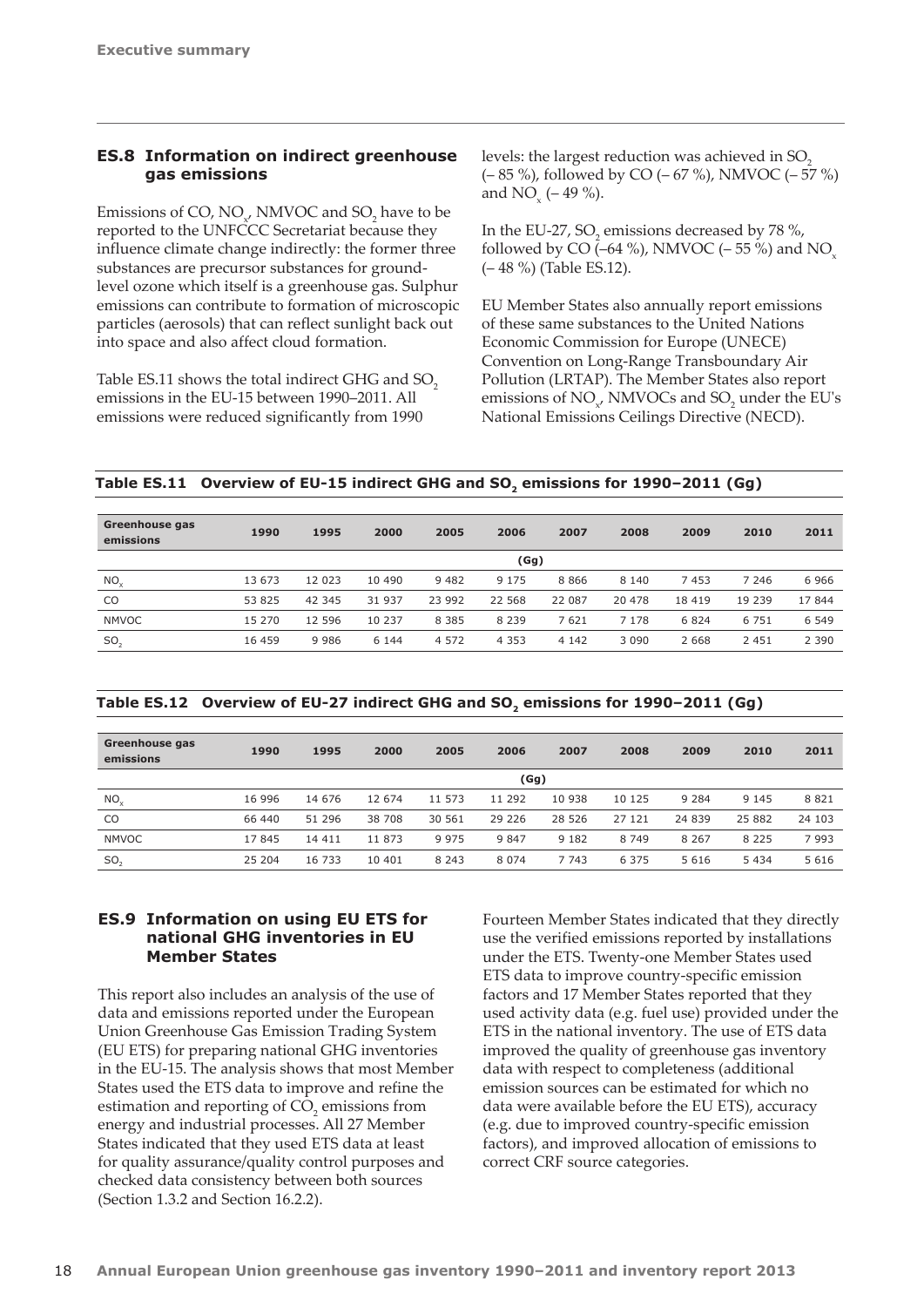European Environment Agency

**Annual European Union greenhouse gas inventory 1990–2011 and inventory report 2013** Submission to the UNFCCC Secretariat

 $2013 - 18$  pp.  $- 21 \times 29.7$  cm

ISBN 978-92-9213-396-2 ISSN: 1725-2237 doi:10.2800/92220